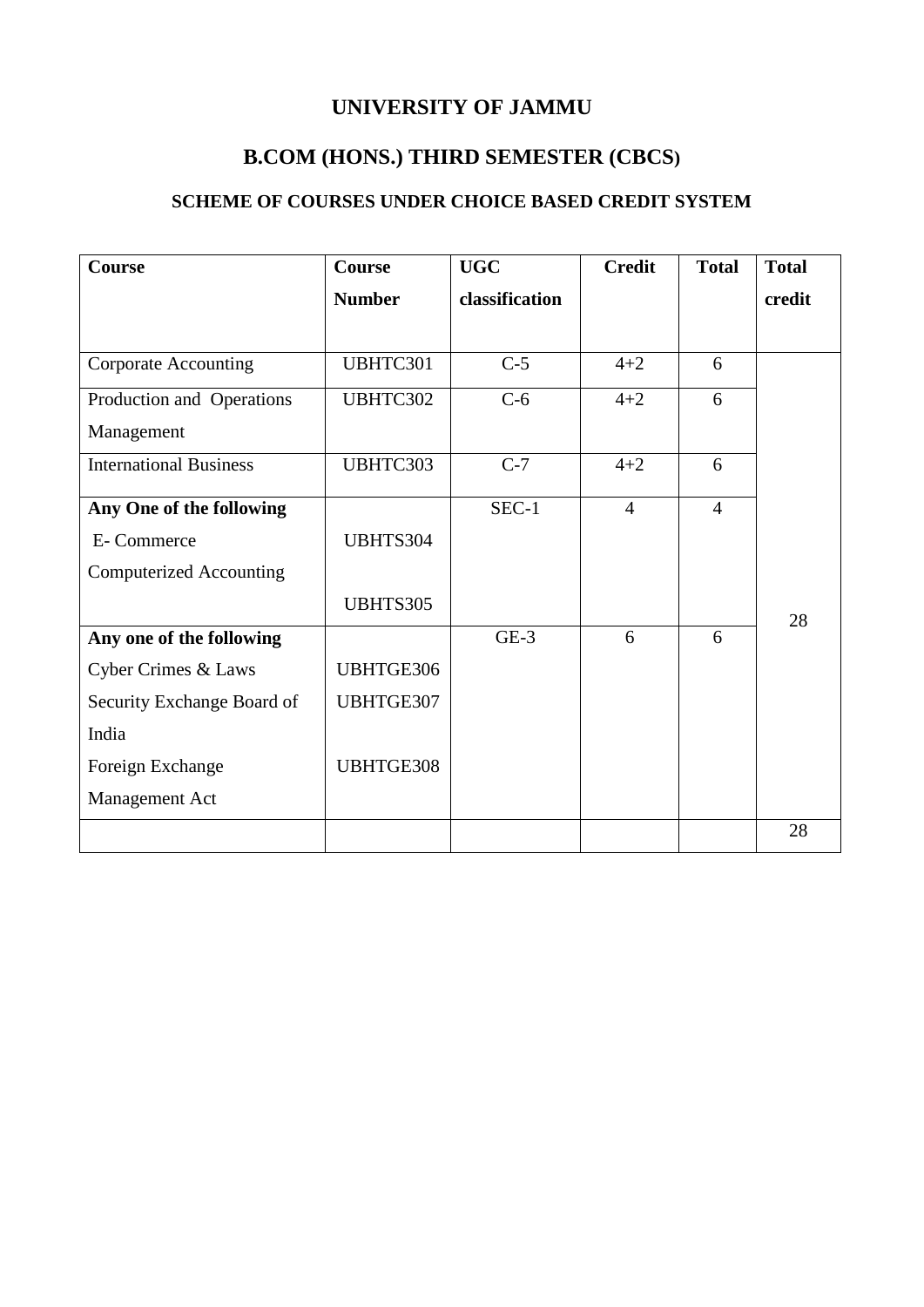# **CORPORATE ACCOUNTING**

| C. No. UBHTC301 (6 Credits) | Max Marks                  | $=100$ |
|-----------------------------|----------------------------|--------|
| Credit: 6                   | Internal Assessment $= 20$ |        |
| Time: 2.30 Hrs.             | External Exam.             | $= 80$ |

**OBJECTIVE:** The contents of the paper `Corporate Accounting' have been designed to impart basic knowledge of various aspects of accounting of corporate world.

### **UNIT – I: JOINT STOCK COMPANIES**

**Theory:** Meaning, nature and types of Joint Stock Companies, Rules regarding managerial remuneration; Types of capital shares and debentures

**Practical:** Preparation of income statement and position statement including their relevant schedule

### **UNIT – II: BANKING COMPANIES**

**Theory**: Meaning and types, various types of deposits and advances; Concept of NPAs( Non performing assets); Capital adequacy, stress test and balance sheet

**Practical:** Preparation of profit and loss account & balance sheet of banking companies and their relevant schedules

# **UNIT – III: ACOUNTING FOR INSURANCE COMPANIES**

**Theory**: Various types of insurance companies and insurance business; Various terms used likelife fund, insurance, reinsurance, retrocession, indemnity etc.

**Practical**: Preparation of revenue account and balance sheet as per prescribed form; Valuation balance sheet and determination of profit in life insurance business and general business

# **UNIT – IV: MERGERS AND ACQUISITIONS**

**Theory:** Concept of mergers and acquisitions, demergers: Computation of purchase consideration

by various methods

**Practical:** Passing of journal entries and preparation of accounts for mergers and acquisition

# **UNIT -V: HOLDING AND SUBSIDIARY COMPANIES**

**Theory:** Concept of holding and subsidiary companies; Introduction to various terms like cost of control, capital reserve, minority interest, capital and revenue profit, consolidated balance sheet.

**Practical**: Preparation of consolidated balance sheet; Computation of capital and revenue profit, minority interest, cost of control, treatment of unrealized profit, revaluation of assets and liabilities of subsidiary company, mutual owing, bonus issue and proposed dividend (Simple Problems only).

# **TEXT BOOKS**

|   | 1 Jain, S.P & Narang, K.L | : Corporate Accounting, Kalyani Publishers,                                |
|---|---------------------------|----------------------------------------------------------------------------|
|   |                           | New Delhi.                                                                 |
|   |                           | 2 Shukla, M.C. Grewal, T.S & : Advance Accounts Vol-I & II, S. Chand Pub., |
|   | Gupta, S.C                | New Delhi                                                                  |
| 3 | Maheshwari,<br>S.N        | & : Advance Accounts Vol-I & II, Vikas Pub.                                |
|   | Maheshwari, S.            | New Delhi                                                                  |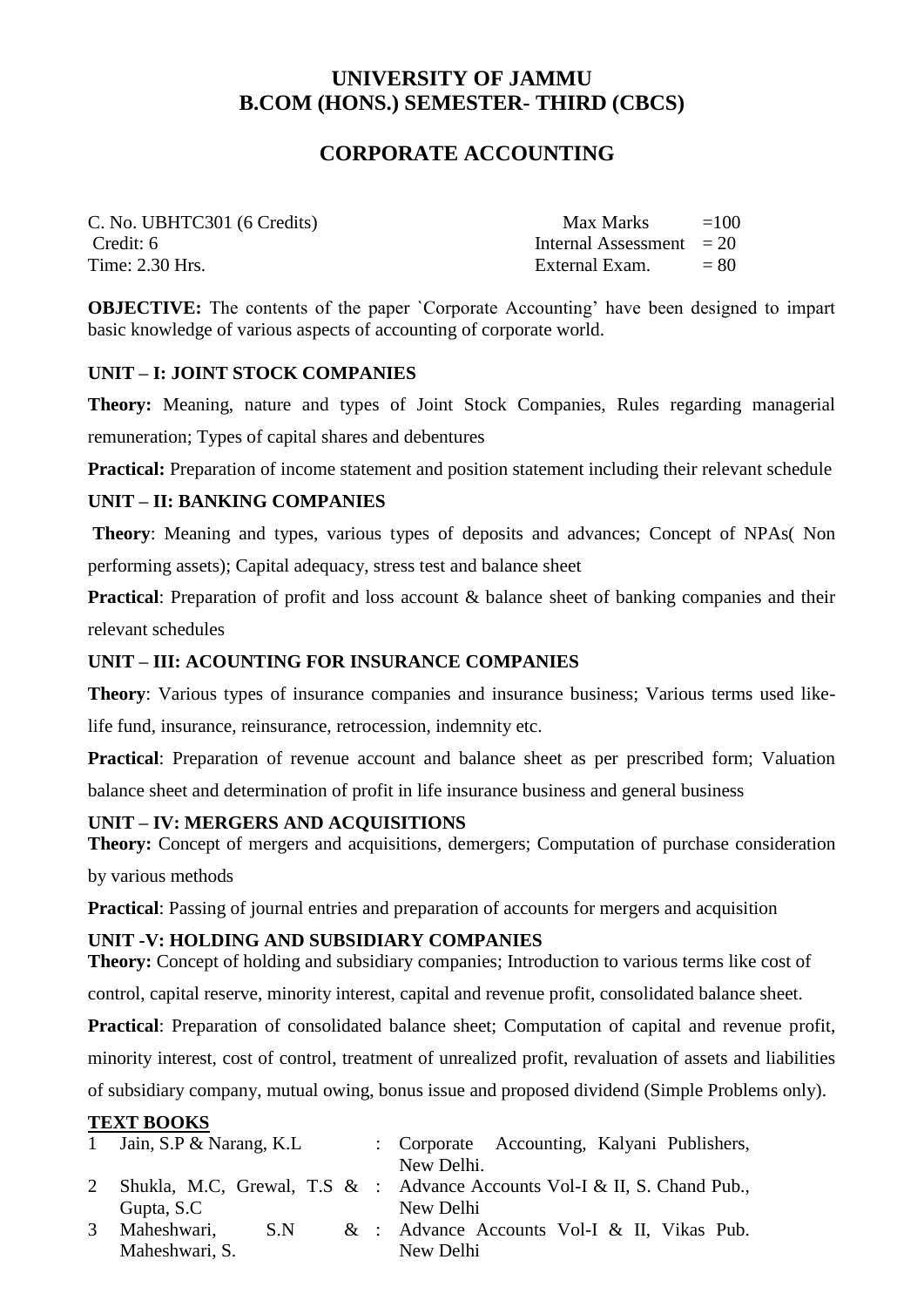- 
- 4. Mehra & Pankaj : Accounting in Corporate Business, Alpha Pub., New Delhi.

#### **NOTE FOR PAPER SETTER**

The external examination shall consist of three sections:

**Section A**: Five short questions selecting one from each unit will be set. Each question carries three marks and answer to each question shall be of 70-80 words. All questions are compulsory.

**Section B**: Five medium answer questions, selecting one from each unit will be set. Each question carries 7 marks and answer to each question shall be within 250-300 words. All questions are compulsory.

**Section C:** Five long questions, selecting one from each unit will be set. A candidate has to attempt any two. Each question carries 15 marks and answer to each question shall be within 500-600 words.

 *60% weightage should be given to problems demanding practical solution*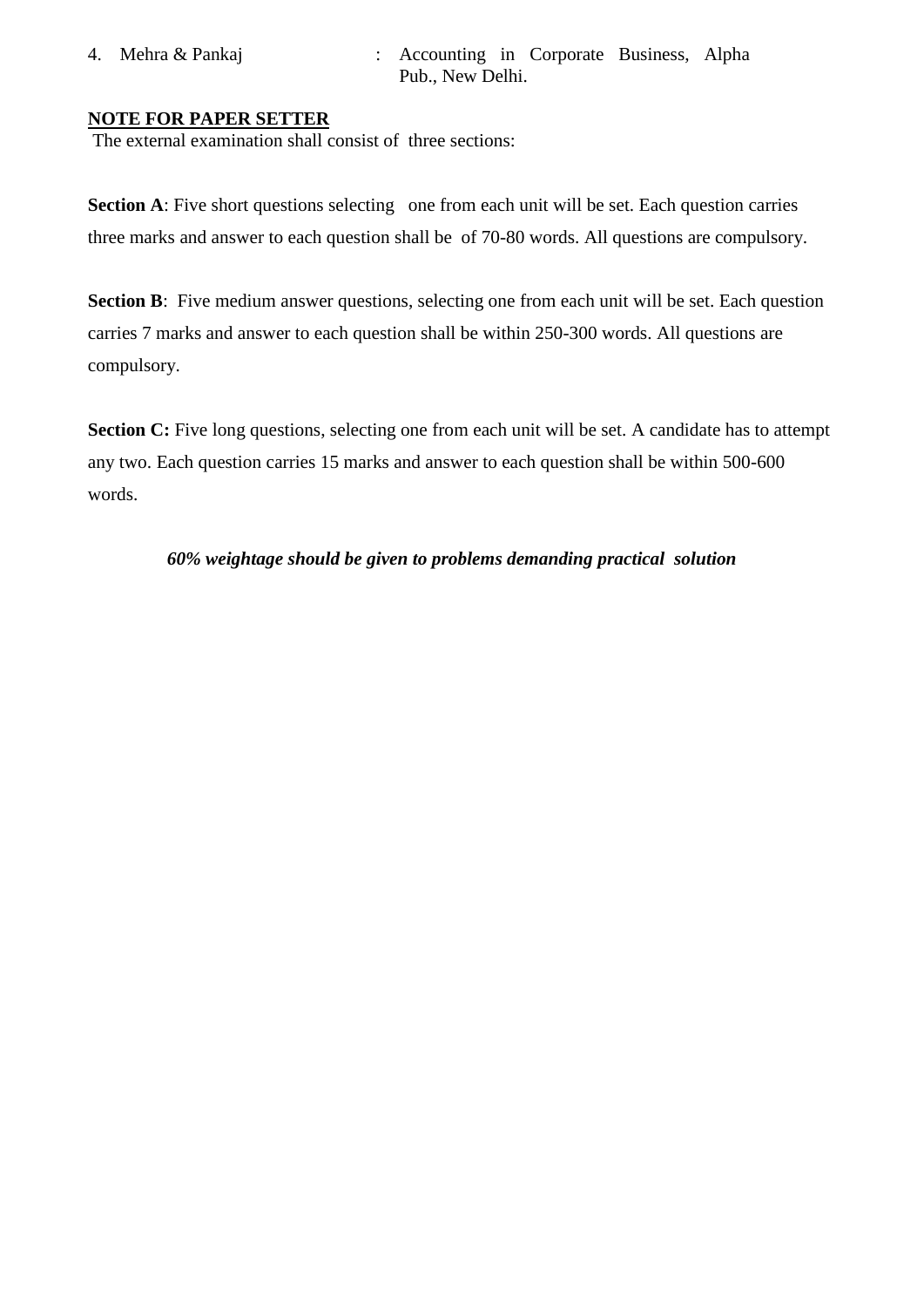# **PRODUCTION AND OPERATIONS MANAGEMENT**

C.No:UBHTC302 Max Marks : 100 Credit: 6 Internal Examination : 20 Time: 2.30 Hrs. External Examination : 80

# **(Syllabus for examination to be held in Dec. 2017, 2018, 2019)**

**OBJECTIVES:** The objective of this course is to provide knowledge of production and operation management as these functions are gaining increased prominence among all functional areas of management.

# **UNIT-I: INTRODUCTION**

Meaning & features of production and operation management; Scope of production and operation management; Distinction between production and operations management; Emerging role of production and operation manager; Recent trends in production / operation management.

#### **UNIT-II: STRATEGIC OPERATION MANAGEMENT**

Nature of strategic management; Need to understand strategic management; Steps of strategic management; Role and importance of operation management in strategic management; Elements of production/operation strategy; Difference between manufacturing and service operations; Key challenges facing operations manager.

# **UNIT-III: PRODUCTION TECHNOLOGY AND TECHNOLOGY MANAGEMENT**

Understanding the meaning of technology in production; Role of technology in production and operations management; Classification of technology; Factors affecting selection of technology; Areas of technology; Guidelines to implement technologies; Economic analysis of automation alternatives.

# **UNIT-IV: FACILITY LOCATION AND LAYOUT**

Steps in location selection; Relative importance of location factors; Various models of site location; Meaning of plant layout; Objectives of good layout; Principles of layout; Importance of facility layout.

# **UNIT-V: MAINTENANCE MANAGEMENT**

Meaning, scope, importance, impact, types of maintenance planning and scheduling of maintenance; Trends in maintenance; Requirements of good maintenance program; Elements, advantages and limitations of preventive maintenance.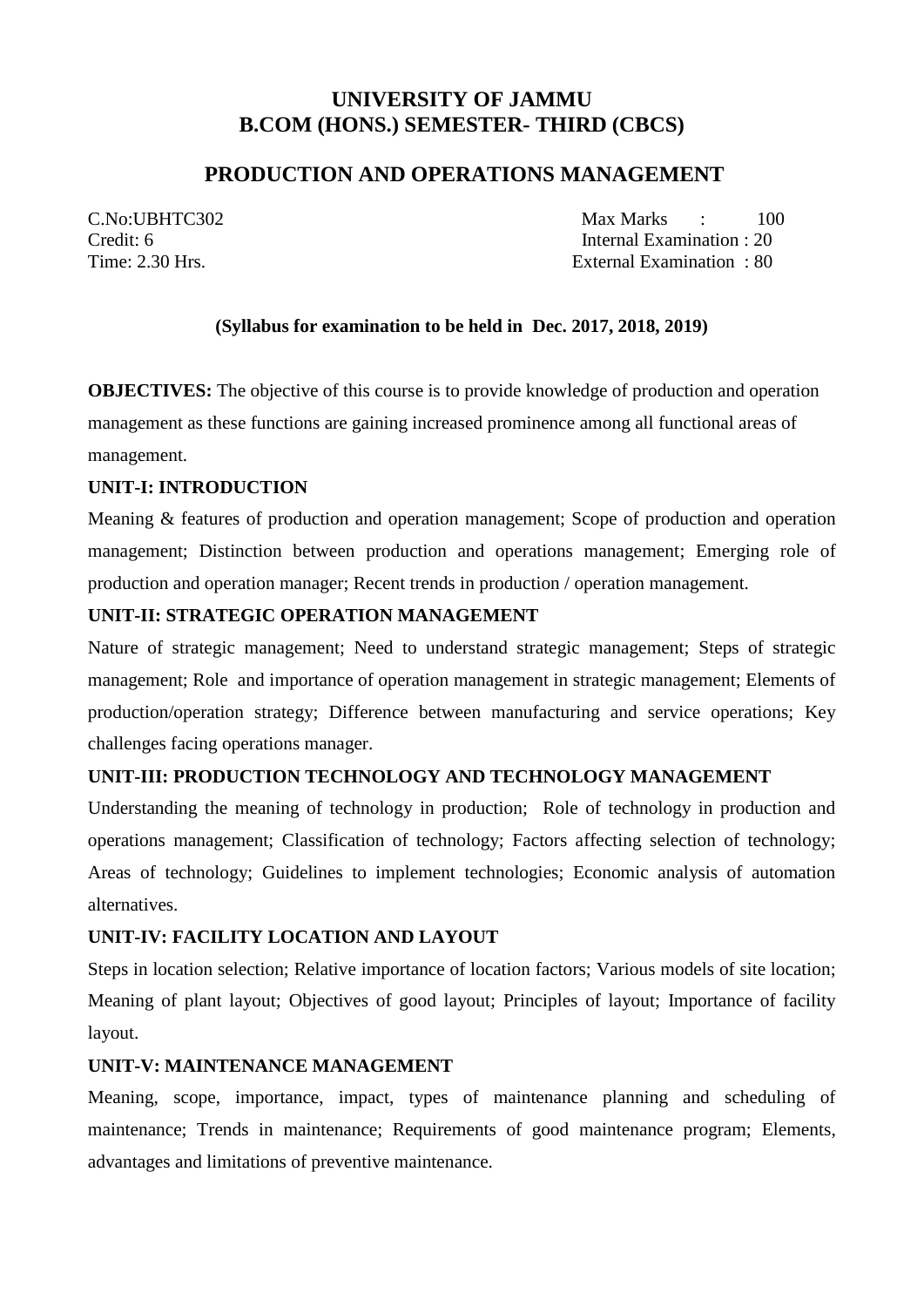#### **TEXT BOOKS**

| $\mathbf{1}$ | $\&$<br>Bhat K. :<br>Aswathappa,<br>$K_{\perp}$ |                | Production<br>and<br>Operations          |
|--------------|-------------------------------------------------|----------------|------------------------------------------|
|              | Shridhara                                       |                | Management, Himalaya Publishing House,   |
|              |                                                 |                | New Delhi                                |
| 2            | Gupta, C.B                                      | ÷              | Operations Management & Control, Sultan  |
|              |                                                 |                | Chand pub., New Delhi                    |
| 3            | Chunawalla & Patel                              | $\ddot{\cdot}$ | Production and Operations Management,    |
|              |                                                 |                | Himalaya Publishing House, New Delhi     |
| 4            | Chary                                           | $\ddot{\cdot}$ | Production and Operation Management,     |
|              |                                                 |                | Tata Mc Graw Hill, New Delhi             |
|              | <b>REFERENCES BOOKS</b>                         |                |                                          |
| $\mathbf{1}$ | Bhattacharya, D.K                               | ÷              | Industrial Management, Vikas Publishing  |
|              |                                                 |                | House, New Delhi                         |
| 2            | Banarjee, Bishwajit                             | $\ddot{\cdot}$ | Operation Management & Control,<br>S.    |
|              |                                                 |                | Chand Pub., New Delhi                    |
| 3            | Telsang, Martand T.                             | $\ddot{\cdot}$ | Production Management, S. Chand pub.,    |
|              |                                                 |                | New Delhi                                |
| 4            | Vijay, K.C, Jain, Vipin and et al               | $\ddot{\cdot}$ | Production and Operations Management,    |
|              |                                                 |                | RBC Professional Publishing, Jaipur      |
| 5            | Haleen, A                                       | $\ddot{\cdot}$ | Production and Operations Management,    |
|              |                                                 |                | Galgotia Books Pub., New Delhi           |
| 6            | Adam Jr. Everett, E.R.J                         | $\ddot{\cdot}$ | Production and Operations Management,    |
|              |                                                 |                | Prentice Hall, New Delhi                 |
| 7            | Chandra, Jagdish                                | $\ddot{\cdot}$ | Strategic Management<br>and<br>Operation |
|              |                                                 |                | Research; Alpha Pub. New Delhi           |

#### **NOTE FOR PAPER SETTER**

The external examination shall consist of three sections:

**Section A**: Five short questions selecting one from each unit will be set. Each question carries three marks and answer to each question shall be of 70-80 words. All questions are compulsory.

**Section B**: Five medium answer questions, selecting one from each unit will be set. Each question carries 7 marks and answer to each question shall be within 250-300 words. All questions are compulsory.

**Section C:** Five long questions, selecting one from each unit will be set. A candidate has to attempt any two. Each question carries 15 marks and answer to each question shall be within 500-600 words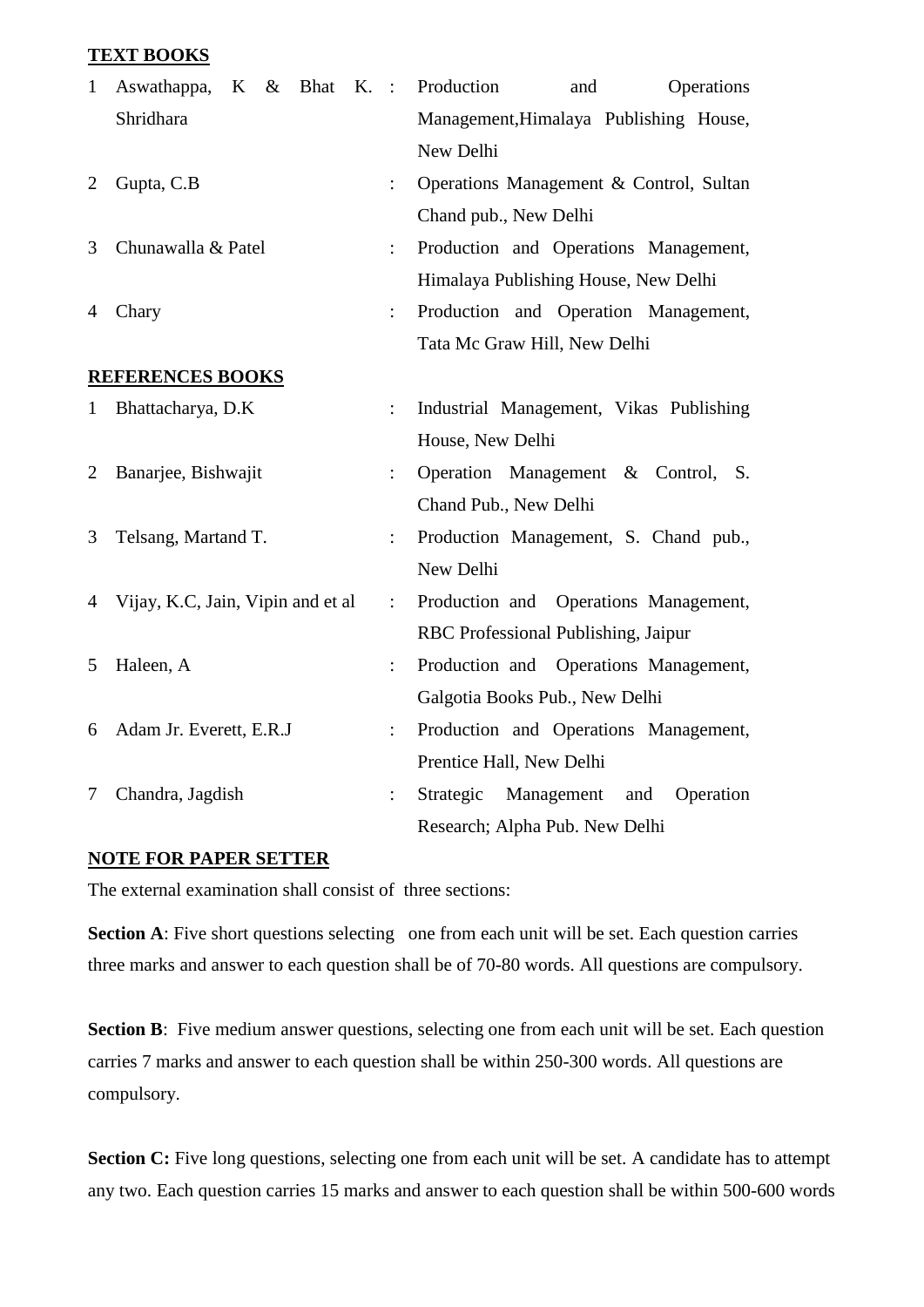# **INTERNATIONAL BUSINESS**

 $C\text{No}: \text{IIBHTC303}$  Max. Marks  $= 100$ Credit: 6 Internal Assessment = 20  $Time: 2.30$  Hrs.  $Example: 2.30$  External Exam.  $= 80$ 

### **(Syllabus for examination to be held in Dec. 2017, 2018, 2019)**

**OBJECTIVE:** The basic objective of this course is to provide the knowledge on global business environment and its functioning.

#### **UNIT I: INTRODUCTION**

Evolution of international business, scope of international business; International business contrasted with domestic business - Complexities of international business; Modes of entry into international business.

# **UNIT II: INTERNATIONAL BUSINESS ENVIRONMENT**

International business environment: National and foreign environments and their components - Economic, cultural and political-legal environments; Global trading environment - Recent trends in world trade in goods and services; Trends in India's foreign trade.

# **UNIT III: THEORIES OF INTERNATIONAL TRADE**

Theories of international trade ; Commercial policy instruments-Tariff and non-tariff measures; Balance of payment account and its components; WTO – Its objectives, principles, organizational structure and functioning; An overview of other organizations – UNCTAD, World Bank and IMF; Regional Economic Co-operation: Forms of regional groupings.

# **UNIT IV: INTERNATIONAL FINANCIAL ENVIRONMENT**

International financial system and institutions; Foreign exchange markets, spot market, spot rate quotations, bid ask spreads, trading in spot market, cross exchange rates ; Forward market rate, long and short forward position, forward premium and discount, arbitrage, hedging and speculation.

# **UNIT V: INTERNATIONAL BUSINESS OPERATIONS**

Foreign investments: Types and flows; Foreign investment in Indian perspective; International business operations: Key issues involved in making international production, finance, marketing and human resource decisions; International business negotiation.

#### **SUGGESTED READINGS**

1. Charles W.L. Hill and Arun Kumar Jain, International Business. New Delhi: Tata McGraw-Hill.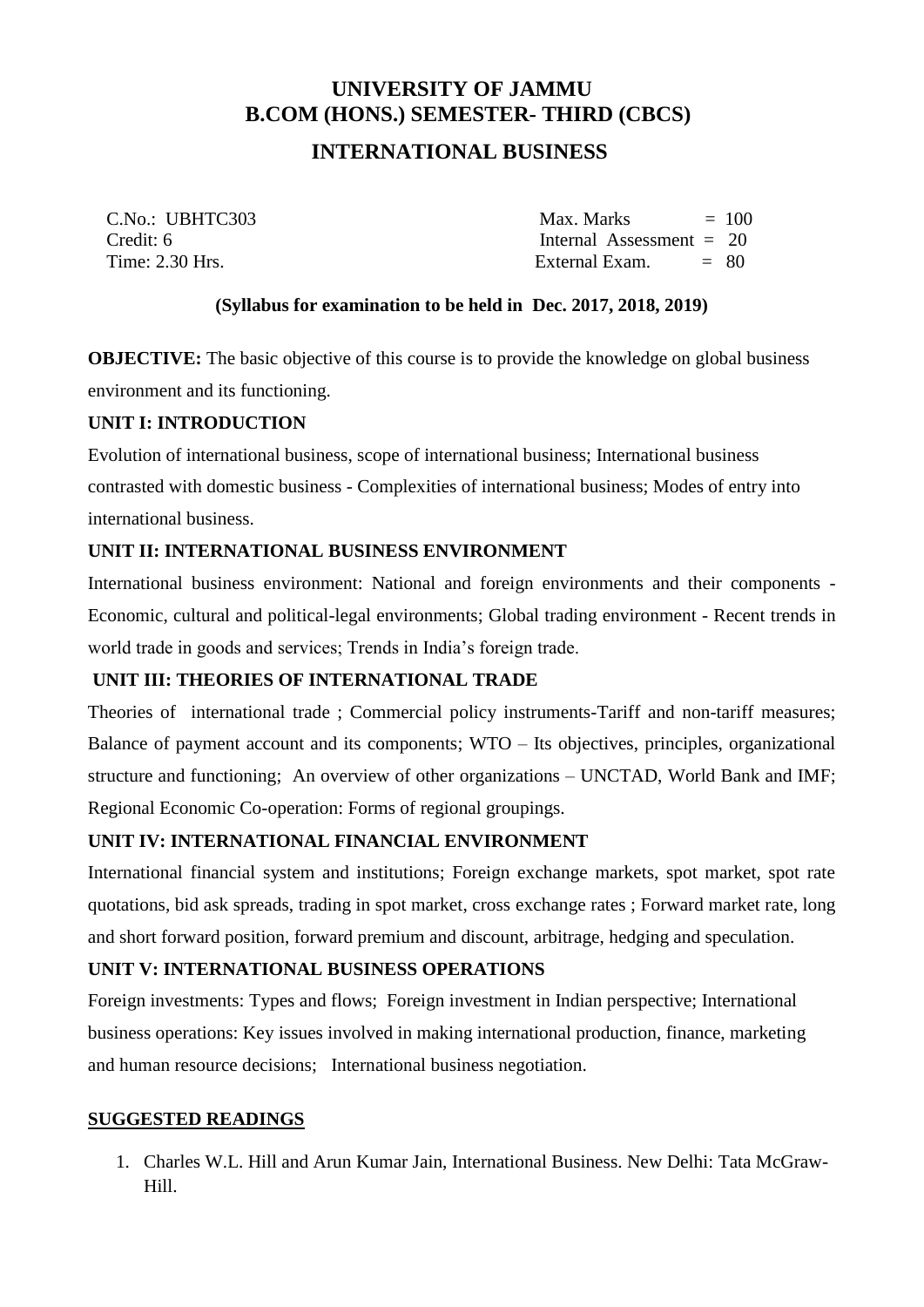- 2. Johnson, Derbe, and Colin Turner. International Business Themes & Issues in the Modern Global Economy. London: Rutledge.
- 3. Cherunilam, Francis. International Business: Text and Cases. Prentice Hall of India Ltd.
- 4. Daniels John, D. Lee H. Radenbaugh and David P. Sullivan. International Business. Pearson Education
- 5. Justin, Paul. International Business. Prentice Hall of India Ltd.
- 6. Michael R. Czinkota. et al. International Business. Fortforth: The Dryden Press.
- 7. RBI. Report on Currency & Finance, Various Issues.
- 8. Griffin, Ricky W. and Michael W. Pustay. International Business A Managerial Perspective. Prentice Hall.
- 9. V Sharan, International Business, Pearson Education.
- 10. Bennett, Roger. International Business. Delhi: Pearson. 11. UNCTAD Reports. 12. WTO, Annual Report, various issues.

# **Note: Latest edition of text books may be used**

# **NOTE FOR PAPER SETTER**

The external examination shall consist of three sections:

**Section A**: Five short questions selecting one from each unit will be set. Each question carries three marks and answer to each question shall be of 70-80 words. All questions are compulsory.

**Section B**: Five medium answer questions, selecting one from each unit will be set. Each question carries 7 marks and answer to each question shall be within 250-300 words. All questions are compulsory.

**Section C:** Five long questions, selecting one from each unit will be set. A candidate has to attempt any two. Each question carries 15 marks and answer to each question shall be within 500-600 words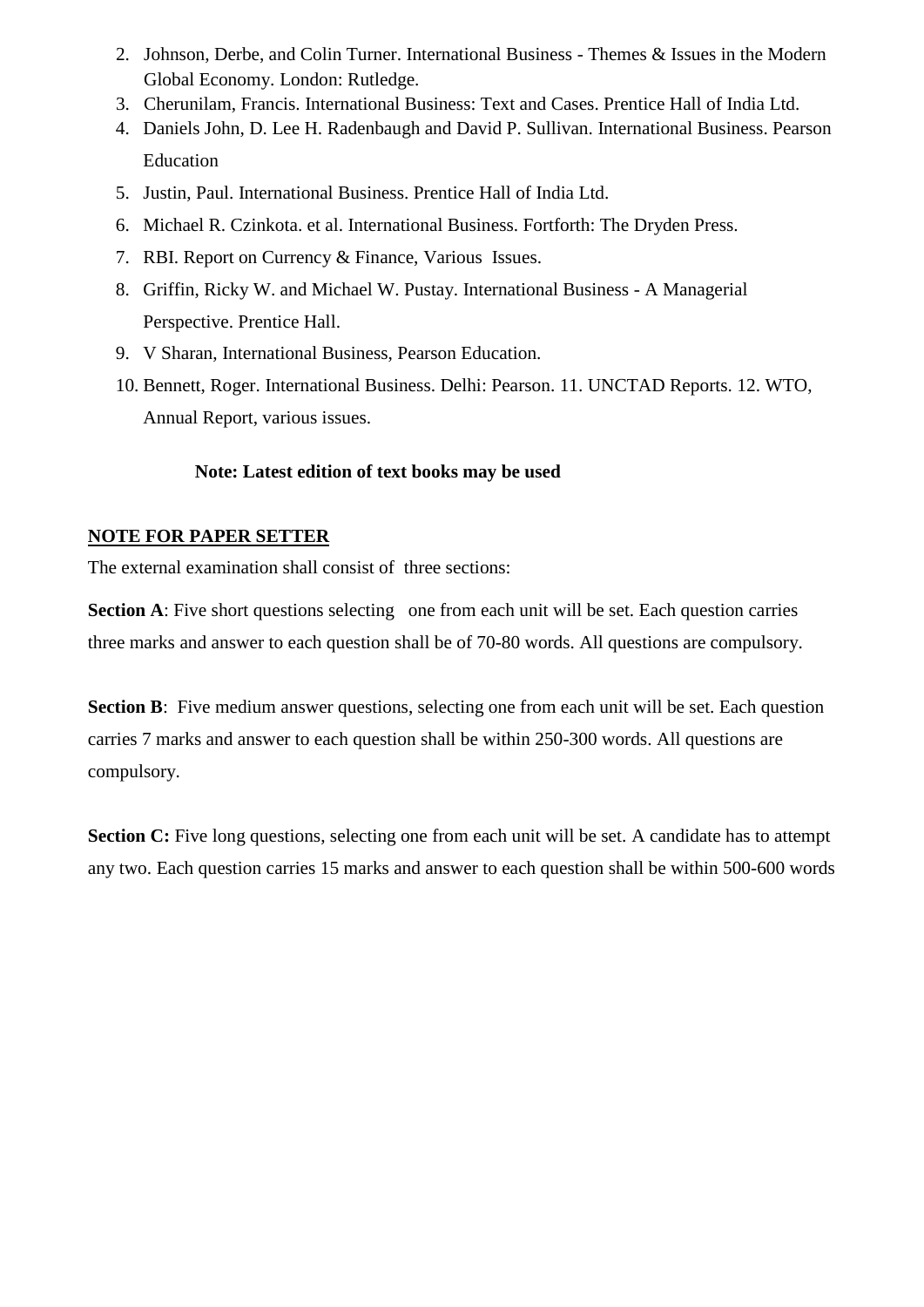# **E-COMMERCE (Skill Enhancement Course)**

C.No.: UBHTS304

Credit: 4 Max Marks : 100 Time: 2.30 Hrs. Internal Assessment : 20 External Exam. : 80

# **(Syllabus for examination to be held in Dec. 2017, 2018, 2019)**

**OBJECTIVES:** To provide knowledge to students about use of e commerce in the day to day business world.

# **UNIT- 1: INTRODUCTION**

Meaning & definition of E- Commerce; Forces fuelling electronic Commerce; Types of electronic commerce- B2B,B2C,C2C,C2B; Different types of online intermediaries; Functions, benefits and constraints of e-commerce; Scope of e –commerce ; Application of electronic commerce , framework of e- commerce.

# **UNIT II: PLANNING ONLINE-BUSINESS**

Nature and dynamics of the internet; Typical business models in EC, web- site design : Web sites as market place; E-commerce , pure online Vs. brick and click business; Requirements for an online business design , Procedure for developing and deploying the system.

# **UNIT III: E-RETAILING**

An over view of e retailing, growth & characteristics of successful e-retailing, changing retail industry dynamics , management challenges in online retailing , E- tailing business models.

# **UNIT IV: ELECTRONIC PAYMENT SYSTEM**

E payment methods, features of successful e payment methods; Types of electronic cards ; E-Wallets- Meaning & application; E cash and innovative payment methods; Risk management options for e- payment systems .

# **UNIT V: SECURITY AND LEGAL ASPECTS OF E-COMMENCE**

Threats in e-commerce, security of clients and service – provider; Cyber laws- relevant provisions of Information Technology Act 2000, Offences, Secure electronic records and digital signatures penalties and adjudication.

# **BOOKS RECOMMENDED**

- 1. Ravi Kalakota and Andrew B. Whinston, Electronic Commerce, Pearson Education
- 2. Efraim Turban, David King ,Jae Lee, Dennis Viehland, Electronic Commerce 2004- A Managerial Perspective ,Pearson Education.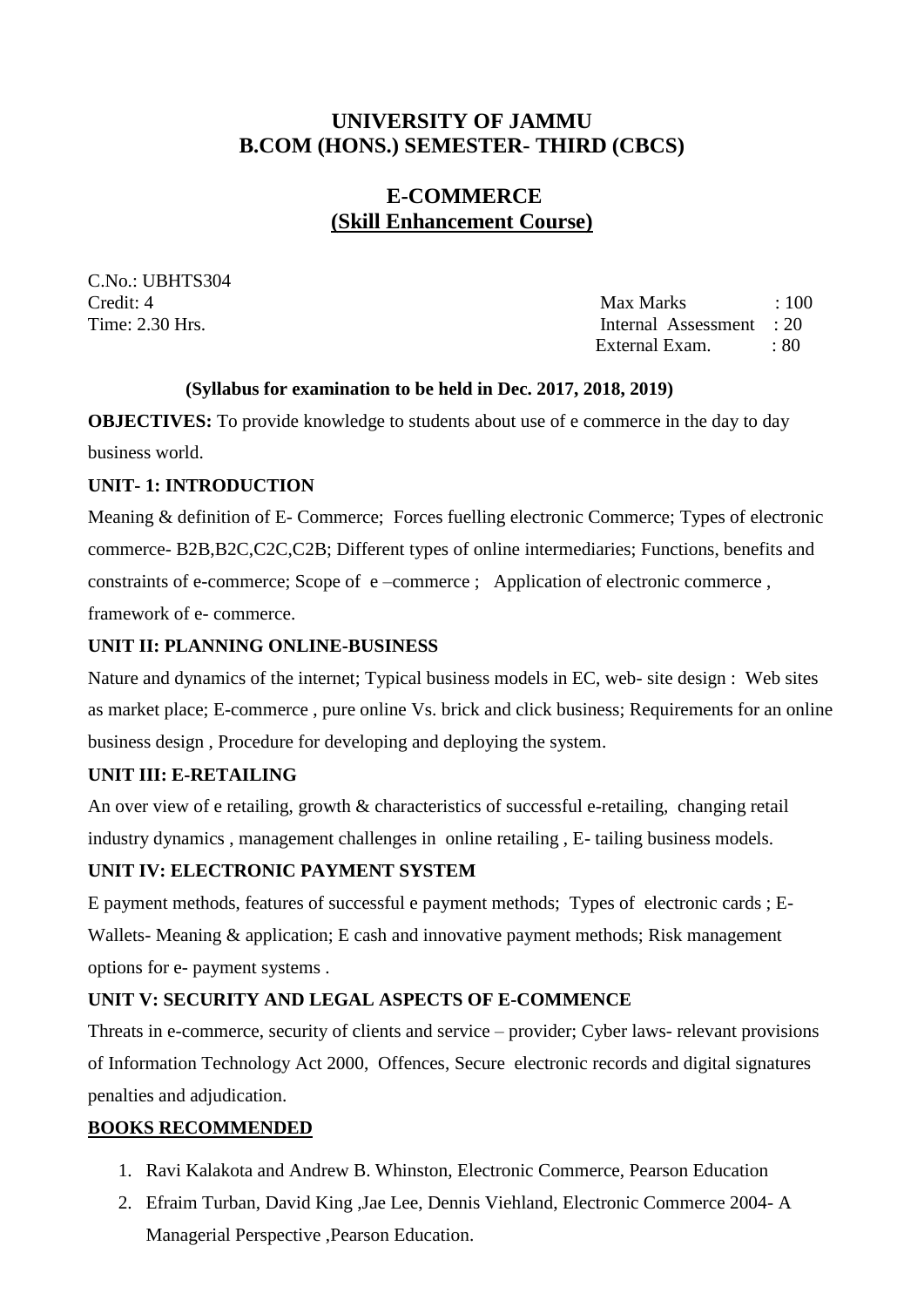- 3. Agrawala, Kamlesh N., Lal .Amit and Agarwala , Deeksha , Business on the Net :An Introduction to the Whats and Hows of e-commerce , Macmillan India Ltd.
- 4. Bajaj, Deobyani Nag E-commerce New Delhi : Tata McGraw Hill Company.
- 5. Turban, E., ET.AL. Electronic Commerce: A Managerial Perspective . Pearson Education, Asia.
- 6. Diwan , Prag and Sharma, Sunil . Electronic Commerce A Manager's Guide to e Busniess . Delhi : Vanity Books International.
- 7. Dietel, Harvey M. Dietel, Paul J., and Steinbuhler, ,Kate, E-business and E-commerce for Managers, Pearson education .
- 8. Greenstein, M. and Feinman, T.M . Electronic Commerce : Security , Risk Management and Control ,Tata McGraw Hill.
- 9. Kosiur , David, Understanding Electronic Commerce ,New Delhi: Prentice Hall of India Private Ltd.
- 10. Whitely, David , e Commerce , New York : McGraw Hill.

# **NOTE FOR PAPER SETTER**

The external examination shall consist of three sections:

**Section A**: Five short questions selecting one from each unit will be set. Each question carries three marks and answer to each question shall be of 70-80 words. All questions are compulsory.

**Section B**: Five medium answer questions, selecting one from each unit will be set. Each question carries 7 marks and answer to each question shall be within 250-300 words. All questions are compulsory.

**Section C:** Five long questions, selecting one from each unit will be set. A candidate has to attempt any two. Each question carries 15 marks and answer to each question shall be within 500-600 words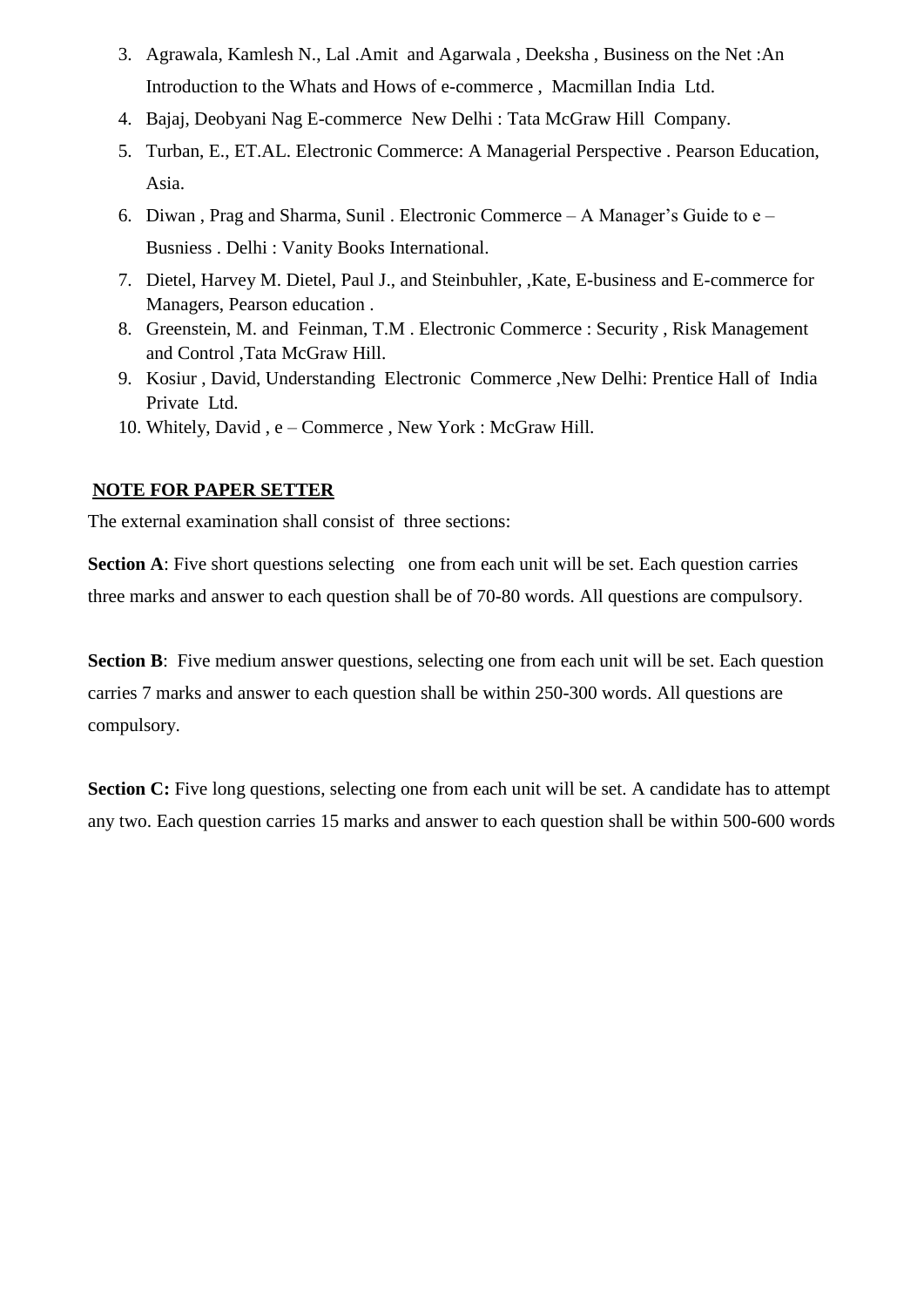# **COMPUTERISED ACCOUNTING**

# **(Skill Enhancement Course)**

C.No: UBHTS305 Max Marks : 100 Credit: 4 Internal Assessment: 20<br>Time: 2.30 Hrs. External Exams : 80 External Exams : 80

# **(Syllabus for examination to be held in Dec. 2017, 2018, 2019)**

**OBJECTIVE:** This course is design to give a practical training of using some prominent accounting packages.

### **UNIT-I**

**Tally-Introduction**: Objectives, features at a glance, accounting feature, financial management feature, inventory management feature, security features, accounting fundamentals, methods of accounting, and primary book of accounts.

### **UNIT-II**

**Starting Tally:** Creation of company, Tally configuration, and account voucher creation, voucher type selection, alteration of vouchers, reports

### **UNIT-III**

**Purchase/Receive:** Inventory, payment, quotes, sales orders, sales/invoicing, receipts, memorized transactions, global options, reports, payroll.

# **UNIT-IV**

**Busy**: Financial accounting, multi-location, inventory management, sales and purchase order processing, outstanding reports and analysis reports

#### **UNIT- V**

Set up accounting records for a service company by entering the charts of accounts and and beginning balances and transactions

#### **TEXT BOOKS**

|             | Gupta, Vikas           |                           | : Comdex Computer and Financial Acounting<br>with Tally 9.0, Dreamtech Press, New Delhi |
|-------------|------------------------|---------------------------|-----------------------------------------------------------------------------------------|
|             | <b>REFERENCE BOOKS</b> |                           |                                                                                         |
|             | Leon & Leon            | $\mathbb{R}^{\mathbb{Z}}$ | Introduction to Computer, Vikas Publishers,                                             |
|             |                        |                           | New Delhi.                                                                              |
| $2^{\circ}$ | Leon                   |                           | : Fundamentals of Information Technology,                                               |
|             |                        |                           | Vikas Publishers, New Delhi                                                             |
|             | Kakkar & Goyal         |                           | : Computer Applications in Management, New                                              |
|             |                        |                           | Age Pub., New Delhi                                                                     |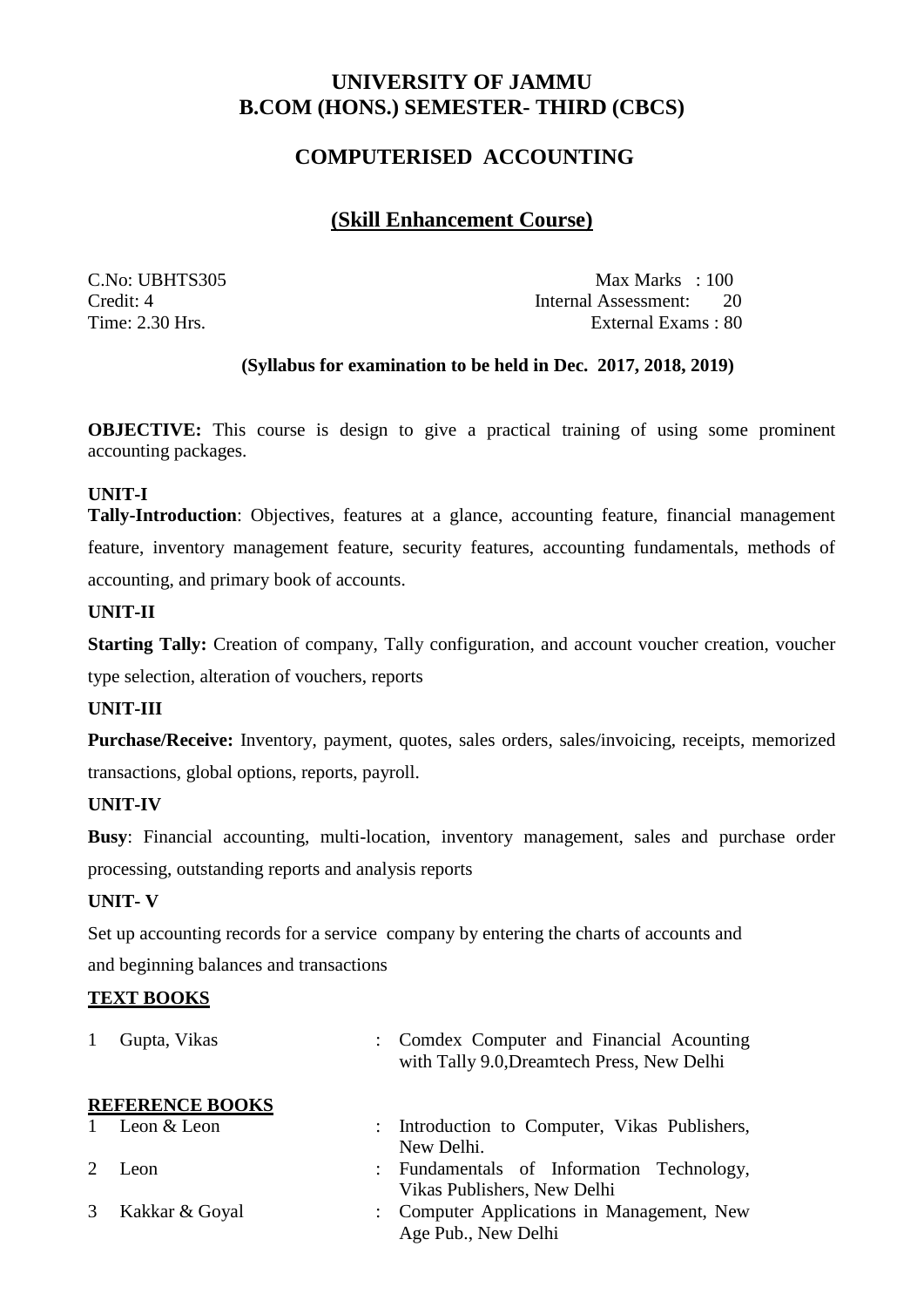#### **NOTE FOR PAPER SETTER**

.

The external examination shall consist of three sections:

**Section A**: Five short questions selecting one from each unit will be set. Each question carries three marks and answer to each question shall be of 70-80 words. All questions are compulsory.

**Section B**: Five medium answer questions, selecting one from each unit will be set. Each question carries 7 marks and answer to each question shall be within 250-300 words. All questions are compulsory.

**Section C:** Five long questions, selecting one from each unit will be set. A candidate has to attempt any two. Each question carries 15 marks and answer to each question shall be within 500-600 words.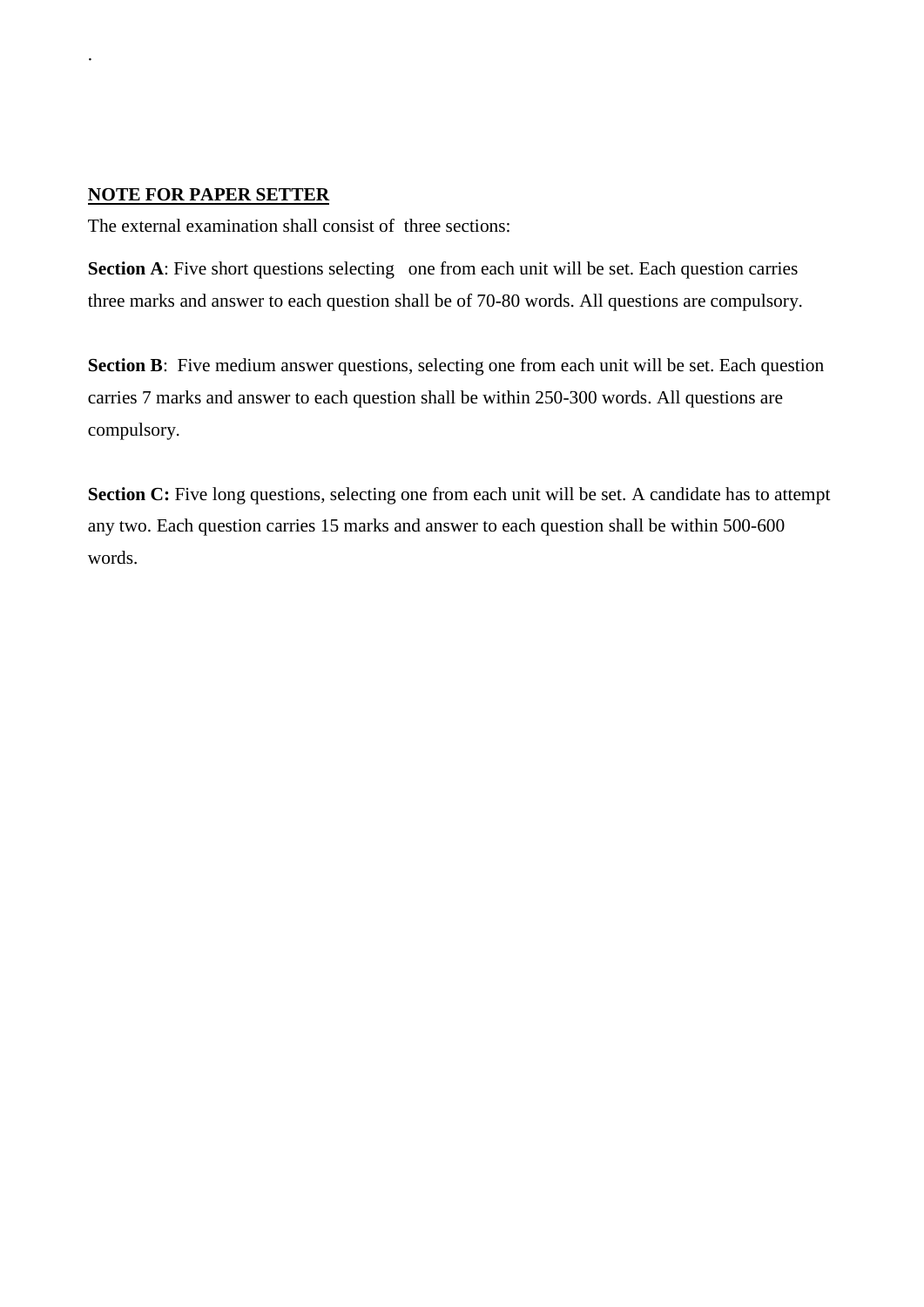# **CYBER CRIMES & LAWS**

# **(Generic Elective)**

| C. No: UBHTGE306 | Max Marks                 | $=100$ |
|------------------|---------------------------|--------|
| Credit: 6        | Internal Assessment $=20$ |        |
| Time: 2.30Hrs.   | External Exam             | $= 80$ |

#### **(Syllabus for examination to be held in Dec. 2017, 2018, 2019)**

**OBJECTIVE:** This paper intends to create an understanding towards the cyber crimes and to familiarise the students with the application of cyber laws. **UNIT-1**

Definition of Cyber crime & Computer related crimes; Classification & differentiation between traditional crime and cyber crimes; Types of cyber crimes- Data theft, Hacking, Spreading virus & Worms , Phishing, Cyber stalking/Bullying , Identity theft & impersonation, Credit card & Online banking frauds, Cyber defamation, Defacement, Illegal online selling & Gambling, Cyber terrorism ,Software Piracy & illegal downloading .

#### **UNIT-II**

Reasons for cyber crimes; Cyber criminal mode and manner of committing cyber crime;

Prevention of cyber crimes & frauds; Investigation of cyber crimes

# **UNIT-III**

Introduction to Cyber Laws – In Indian context: Information Technology Act -2000, Amendments made in the Indian IT Act 2000, Positive aspects of the IT Act 2000, The weak areas of the IT Act 2000, Challenges to Indian Law and cybercrime scenario in India; Cybercrime and punishment

# **UNIT-IV**

Cyber Law in international perspective- EDI : Concept and legal Issues; UNCITRAL Model Law; Electronic signature Law's of major countries ; Cryptography laws ; Cyber Law's of major countries ; EU Convention on cyber crime

### **UNIT-V**

E-commerce and Laws in India- Digital/ Electronic signature in Indian Laws ; E-Commerce; Issues and provisions in Indian Law ; E-Governance;-Concept and practicality in India; E-Taxation issues in cyberspace ; E-Contracts and its validity in India; Cyber tribunal & appellate tribunal.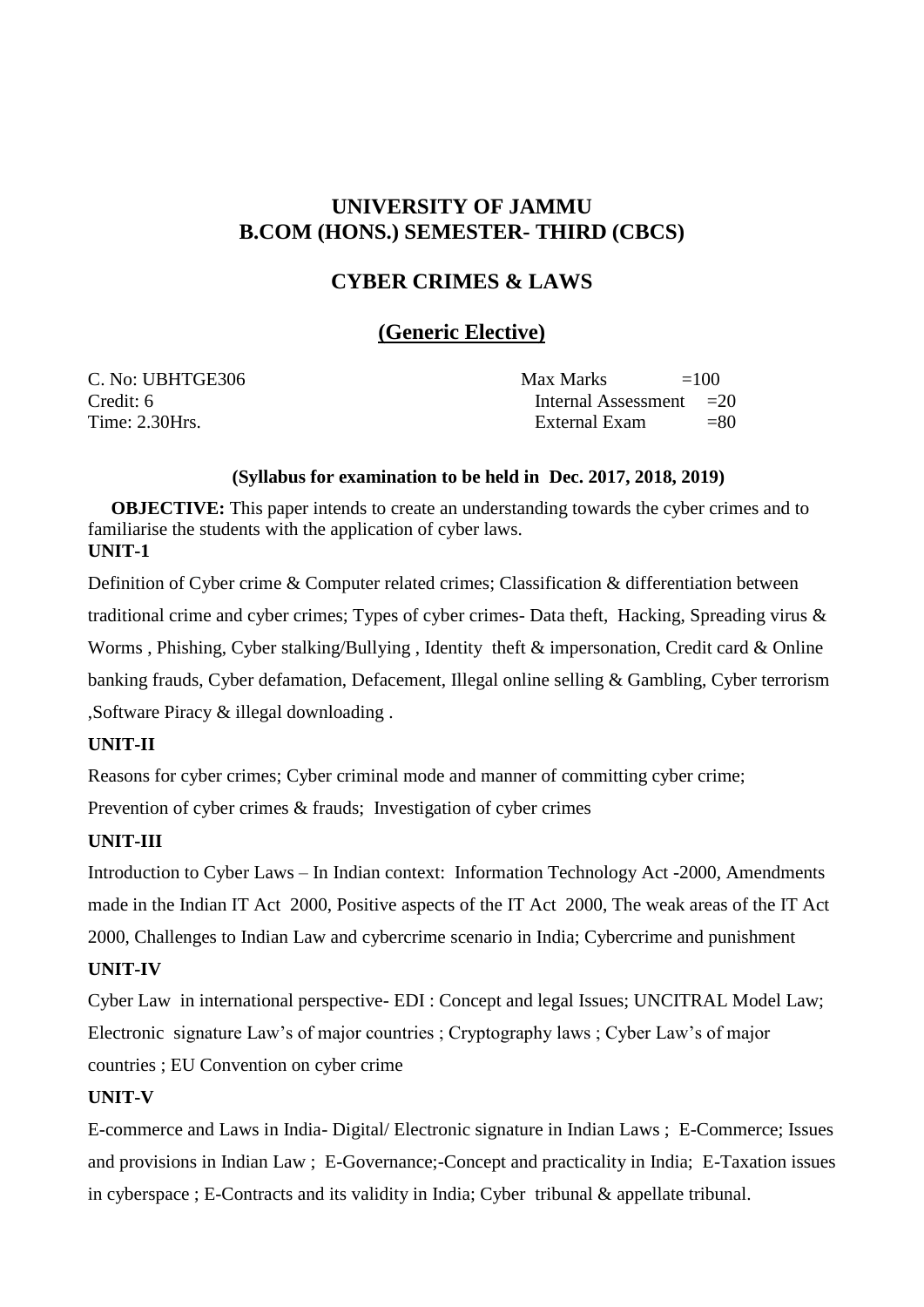#### **SUGGESTED READINGS**

- 1. Efraim Turban, Jae Lee, King, David, and HM Chung, Electronic Commerce-A Managerial Perspective, Pearson Education
- 2. Joseph, P.T., E-Commerce-An Indian Perspective, PHI
- 3. Chaffey, Dave, E-business and E-commerce Management, Pearson Education.
- 4. Painttal, D., Law of Information Technology, Taxmann Publications Pvt. Ltd., New Delhi.
- 5. Dietel, Harvey M., Dietel, Paul J., and Kate Steinbuhler., E-business and E-commerce for managers, Pearson Education.
- 6. Brian, Craig, Cyber Law: The Law of the Internet and Information Technology, Pearson **Education**
- 7. Sharma J. P, and Sunaina Kanojia, Cyber Laws, Ane Books Pvt Ltd, New Delhi.

### **NOTE FOR PAPER SETTER**

.

The external examination shall consist of three sections:

**Section A**: Five short questions selecting one from each unit will be set. Each question carries three marks and answer to each question shall be of 70-80 words. All questions are compulsory.

**Section B**: Five medium answer questions, selecting one from each unit will be set. Each question carries 7 marks and answer to each question shall be within 250-300 words. All questions are compulsory.

**Section C:** Five long questions, selecting one from each unit will be set. A candidate has to attempt any two. Each question carries 15 marks and answer to each question shall be within 500-600 words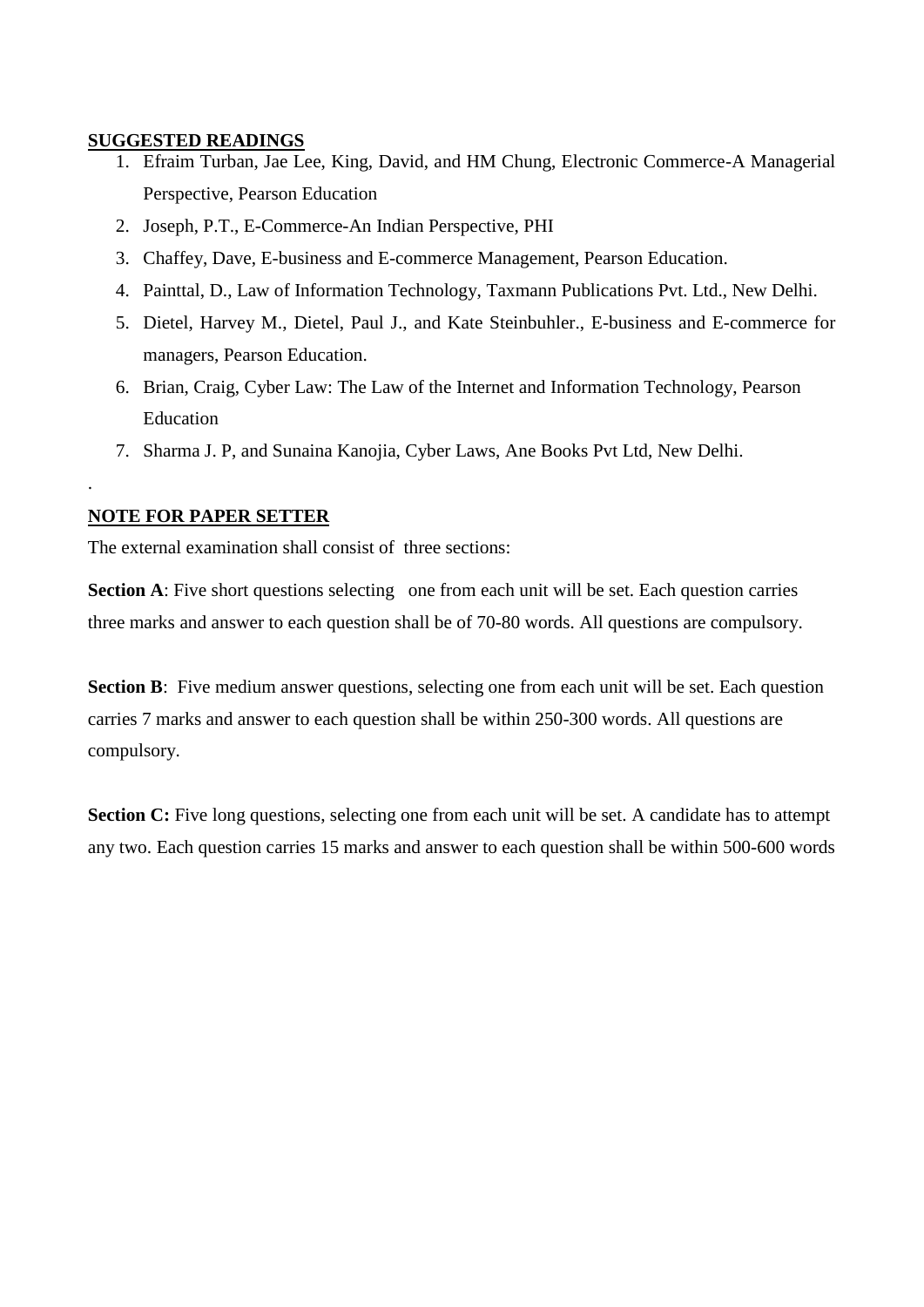# **SECURITIES EXCHANGE BOARD OF INDIA**

# **(Generic Elective)**

 $C. No: UBHTGE307$  Max Marks  $=100$ Credit: 6 Internal Assessment =20 Time: 2.30 Hrs. **External Exams** = 80

# **(Syllabus for examination to be held in Dec. 2017, 2018, 2019)**

**OBJECTIVE:** To acquaint the students with the working of SEBI.

### **UNIT 1: ESTABLISHMENT OF THE SECURITIES AND EXCHANGE BOARD OF INDIA**

Establishment and incorporation of Board; Management of the Board; Term of office and conditions of service of Chairman and members of the Board ; Removal of member from office; Meetings ; Officers and employees of the Board.

# **UNIT –II: POWERS AND FUNCTIONS OF THE BOARD**

Functions of board; Board to regulate or prohibit issue of prospectus, offer document or advertisement soliciting money for issue of securities ;Collective investment scheme ; Power to issue directions ; Investigation ; Cease and desist proceedings.

# **UNIT-III: REGISTRATION CERTIFICATE & PROHIBITION OF MANIPULATIVE AND DECEPTIVE DEVICES**

Registration of stock brokers, sub-brokers, share transfer agents, etc.; Prohibition of manipulative and deceptive devices; Insider trading and substantial acquisition of securities or control

# **UNIT-IV: FINANCE, ACCOUNTS AND AUDIT**

Grants by the Central Government; Fund - Accounts and audit

#### **UNIT-V: PENALTIES AND ADJUDICATION**

Penalty for failure to furnish information, return, etc.; Penalty for failure by any person to enter into agreement with clients ;Penalty for failure to redress investors' grievances ; Penalty for certain defaults in case of mutual funds ; Penalty for failure to observe rules and regulations by an asset management company ; Penalty for default in case of stock brokers; Penalty for insider trading ; Penalty for non-disclosure of acquisition of shares and takeovers ; Penalty for fraudulent and unfair trade practices; Penalty for contravention where no separate penalty has been provided; Establishment of Securities Appellate Tribunals .

### **TEXT BOOKS**

| Taxman                             | SEBI Manual, 2016.                                     |
|------------------------------------|--------------------------------------------------------|
| Taxman                             | : Corporate Laws, 2016.                                |
| Ravi Puliayani and Mahesh Puliyani | Manual of SEBI Act, Rules, Regulation, Guidelines etc, |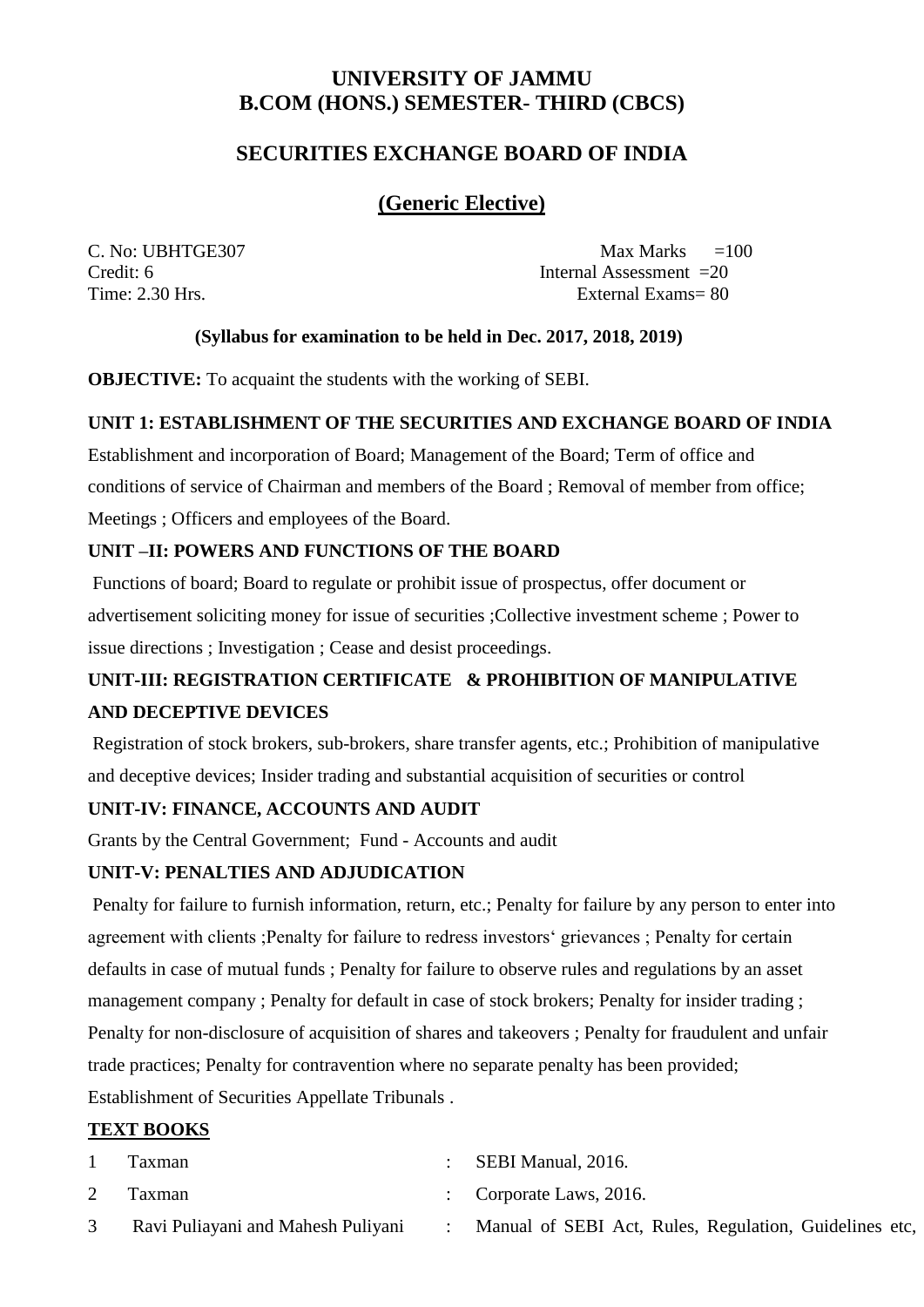2015.

4 Bharat's : Manual of SEBI Act, Rules, Regulation, Guidelines, Circulars Etc, 2013. 5 Kondaiah J : Securities Law, 2015.

# **NOTE FOR PAPER SETTER**

The external examination shall consist of three sections:

**Section A**: Five short questions selecting one from each unit will be set. Each question carries three marks and answer to each question shall be of 70-80 words. All questions are compulsory.

**Section B**: Five medium answer questions, selecting one from each unit will be set. Each question carries 7 marks and answer to each question shall be within 250-300 words. All questions are compulsory.

**Section C:** Five long questions, selecting one from each unit will be set. A candidate has to attempt any two. Each question carries 15 marks and answer to each question shall be within 500-600 words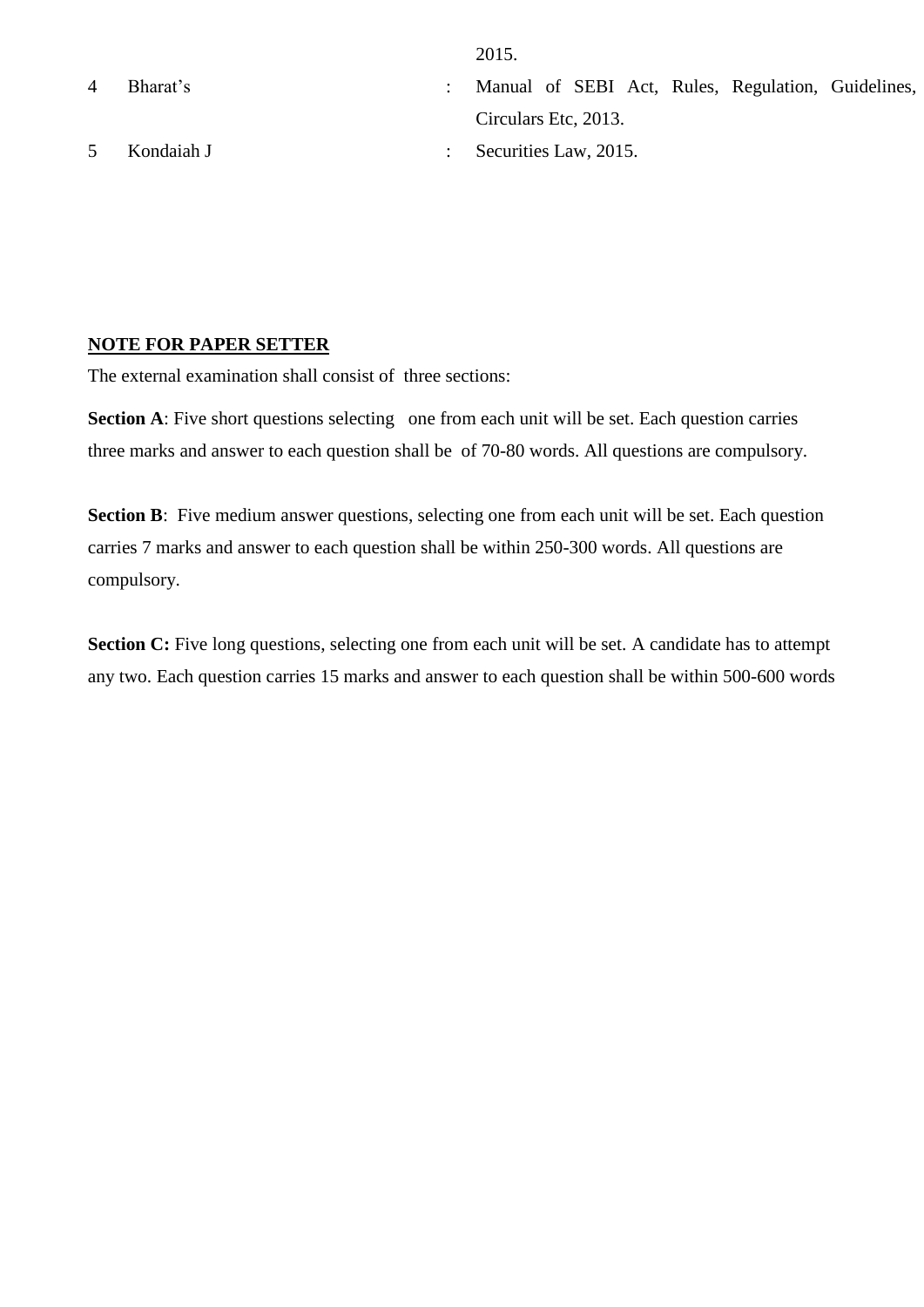# **FOREIGN EXCHANGE MANAGEMENT ACT**

# **(Generic Elective)**

 $C. No: UBHTGE308$   $=100$  $C_{\text{redit}}$ : 6 Internal Assessment = 20  $Time: 2.30 Hrs.$  External Exam.  $= 80$ 

# **(Syllabus for examination to be held in Dec. 2017, 2018, 2019)**

**OBJECTIVES:** To impart fundamental knowledge about Foreign Exchange Management Act

# **UNIT-1: INTRODUCTION**

Objectives of FEMA,1999, Definitions**-**Appellate tribunal, authorized person, Bench, capital account transaction, foreign currency, foreign security, import, person, FDI Policy

# **UNIT-II: REGULATION AND MANAGEMENT OF FOREIGN EXCHANGE**

Holding of foreign exchange, etc.; Current account transactions; Capital account transactions; Export of goods and services; Realisation and repatriation of foreign exchange; Exemption from realization and repatriation in certain cases.

# **CHAPTER III- AUTHORISED PERSON**

Authorised person; Reserve Bank's powers to issue directions to authorized person; Power of Reserve Bank to inspect authorised person.

# **CHAPTER IV-CONTRAVENTION AND PENALTIES**

Compounding of offence; Penalties and enforcement; Enforcement of the orders of adjudicating authority.

# **UNIT-V: ADJUDICATION & APPEALS**

Appointment of adjudicating authority; Appeal to special director; Establishment of appellate tribunal; Appeal to high court; Powers and functions of Directorate of Enforcement

# **TEXT BOOKS**

| $\mathbf{1}$   | Sarvaria SK                | : Commentary on the Foreign Exchange        |
|----------------|----------------------------|---------------------------------------------|
|                |                            | Management Act, 2015.                       |
|                | 2 Universal Law Publishing | : The Foreign Exchange Management Act 1999, |
|                |                            | 2016.                                       |
| 3              | Taxman                     | : Foreign Exchange Management Act with      |
|                |                            | Rules, 2015.                                |
| $\overline{4}$ | Taxman                     | : Foreign Exchange Management Manual, 2015. |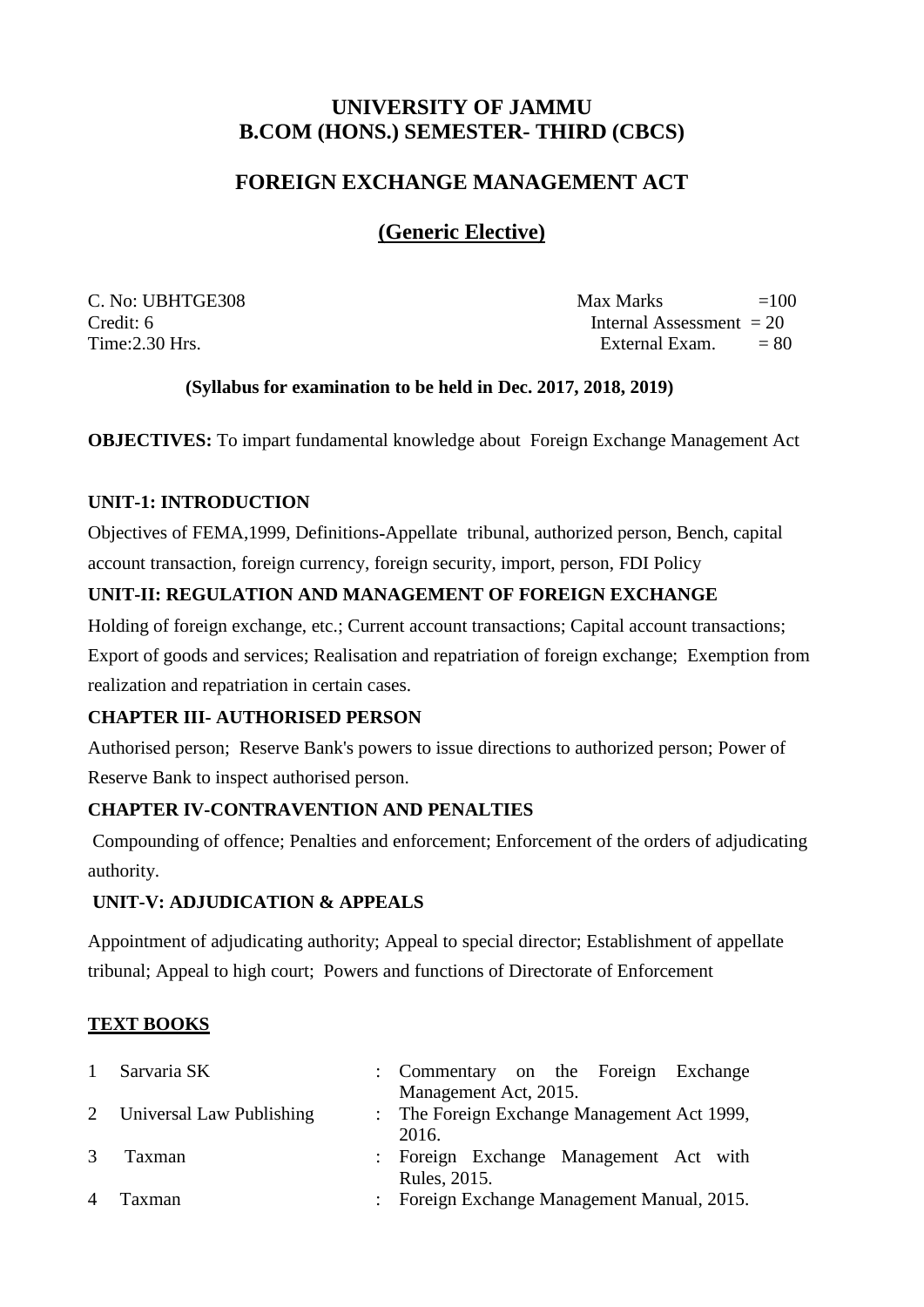5 Bharat's : Foreign Exchange Management Act.

# **NOTE FOR PAPER SETTER**

The external examination shall consist of three sections:

**Section A**: Five short questions selecting one from each unit will be set. Each question carries three marks and answer to each question shall be of 70-80 words. All questions are compulsory.

**Section B**: Five medium answer questions, selecting one from each unit will be set. Each question carries 7 marks and answer to each question shall be within 250-300 words. All questions are compulsory.

**Section C:** Five long questions, selecting one from each unit will be set. A candidate has to attempt any two. Each question carries 15 marks and answer to each question shall be within 500-600 words.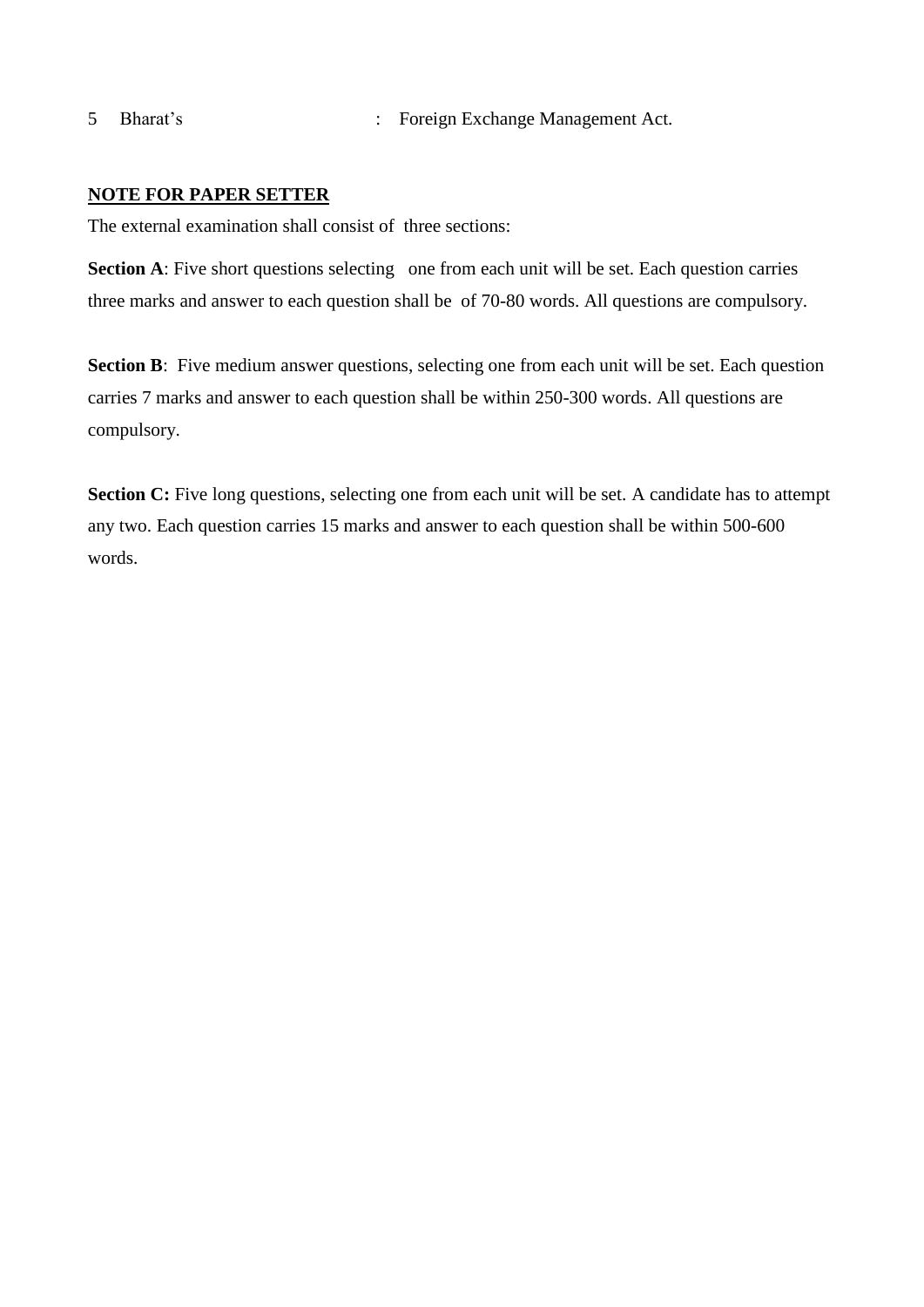# **UNIVERSITY OF JAMMU**

# **B.COM (HONS.) FOURTH SEMESTER**

# **SCHEME OF COURSES UNDER CHOICE BASED CREDIT SYSTEM FOR B.COM (HONS.)**

| Course                                  | Course<br><b>Number</b> | <b>UGC</b><br>classification | <b>Credit</b>  | <b>Total</b>   | <b>Total</b><br>credit |
|-----------------------------------------|-------------------------|------------------------------|----------------|----------------|------------------------|
|                                         |                         |                              |                |                |                        |
| <b>Cost Accounting</b>                  | UBHTC401                | $C-8$                        | $4 + 2$        | 6              |                        |
| <b>Insurance and Risk</b><br>Management | UBHTC402                | $C-9$                        | $4 + 2$        | 6              |                        |
| Direct Tax Laws-1                       | UBHTC403                | $C-10$                       | $4 + 2$        | 6              |                        |
| Any One of the                          |                         | $SEC-2$                      | $\overline{4}$ | $\overline{4}$ |                        |
| <b>Following</b>                        |                         |                              |                |                |                        |
| <b>Stock Market</b>                     | UBHTS404                |                              |                |                | 28                     |
| Operations                              |                         |                              |                |                |                        |
| <b>Retail Management</b>                | UBHTS405                |                              |                |                |                        |
| Any One of the                          |                         | $GE-4$                       | 6              | 6              |                        |
| <b>Following</b>                        |                         |                              |                |                |                        |
| Corporate Laws                          | UBHTGE406               |                              |                |                |                        |
| <b>Indian Economy</b>                   | UBHTGE407               |                              |                |                |                        |
| Project Management                      | <b>UBHTGE408</b>        |                              |                |                |                        |
|                                         |                         |                              |                |                | 28                     |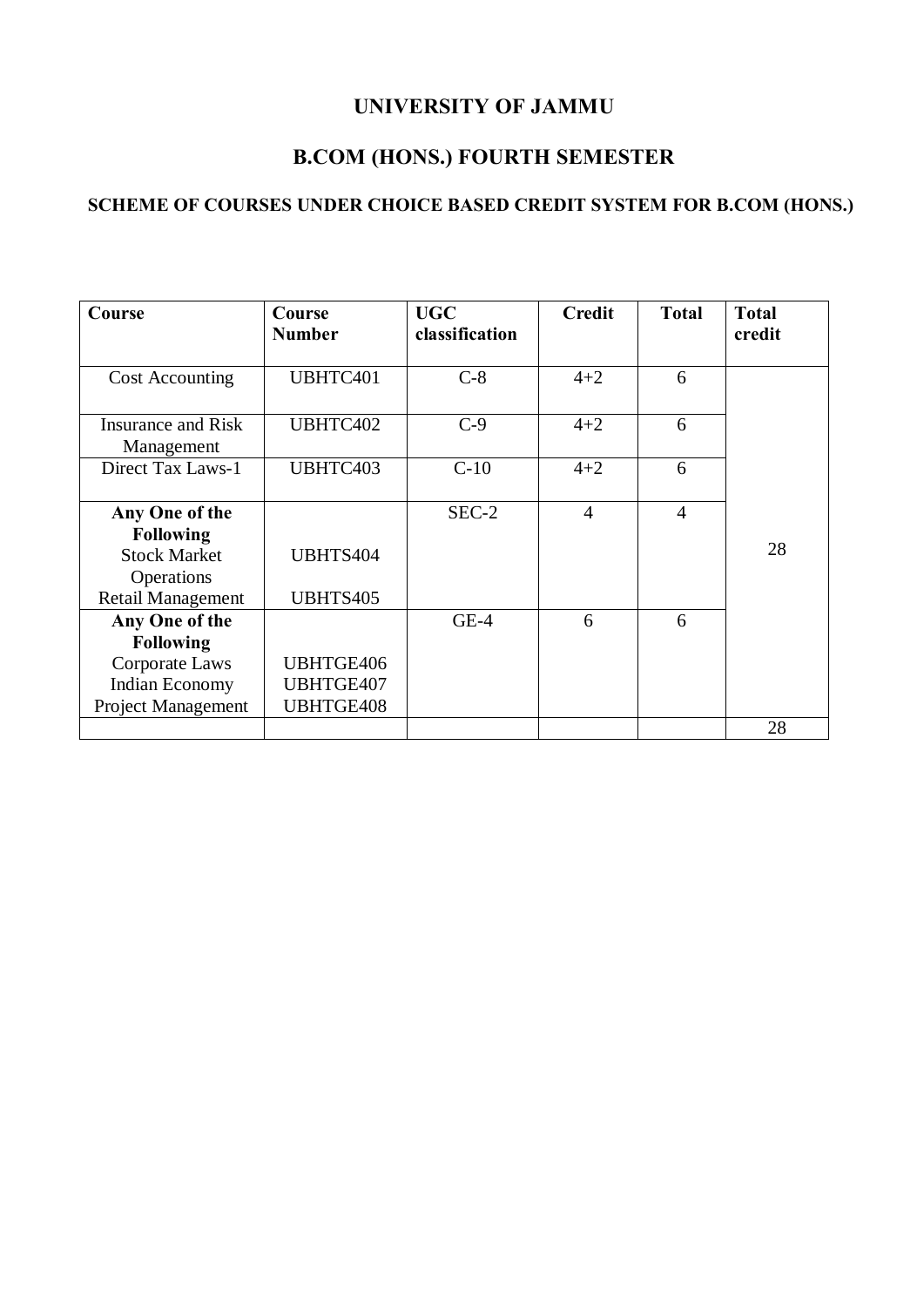# **UNIVERSITY OF JAMMU B.COM. (HONS.) FOURTH SEMESTER (CBCS)**

# **COST ACCOUNTING**

C.No: UBHTC 401 Max Marks : 100 Time: 2.30 Hrs. **Internal Assessment: 20** External Exam :80

**OBJECTIVE:** To provide knowledge to students about use of accounting data for cost ascertainment, cost control and managerial decision making.

#### **(Syllabus for examination to be held in May 2018, 2019, 2020 )**

#### **UNIT-I**

**Introduction:** Meaning, objectives; Difference between cost accounting and financial accounting; Elements of cost; Classification of cost; Installation problems in effective costing system; Preparation of cost sheet and tenders; Expenses included and excluded from cost sheet; Types of expenses.

#### **UNIT-II**

Accounting for Materials and Labour

#### **Material Cost**

Meaning of material control; Need, duties and responsibility of storekeeper; EOQ and various stock levels; Methods of pricing of material issue $\delta$  FIFO, LIFO and weighted average method.

#### **Labour Cost**

Methods of remuneration; Concept and treatment of idle time; Calculation of remuneration under time wage system, piece wage system, Halsey plan and Rowan plan; Labour turnover

#### **UNIT-III**

**Overheads:** Meaning, classifications, apportionment and absorption of overheads; Calculation of factory overheads rates 6 machine hour rate and labour over rate; Problems on apportionment of overheads; Over and under absorption of overheads.

#### **UNIT-IV**

**Job costing-** Meaning, features and preparation of job cost sheet

**Contract costing**-Meaning, features and preparation of Contract account ; Treatment of profit on incomplete contracts, work-in progress.

#### **UNIT-V**

**Process Costing:** Meaning, features, distinction between job costing and process costing; Preparation of process account 6 Treatment of normal loss and abnormal gain; Joint and Bye product costing; Inter process profit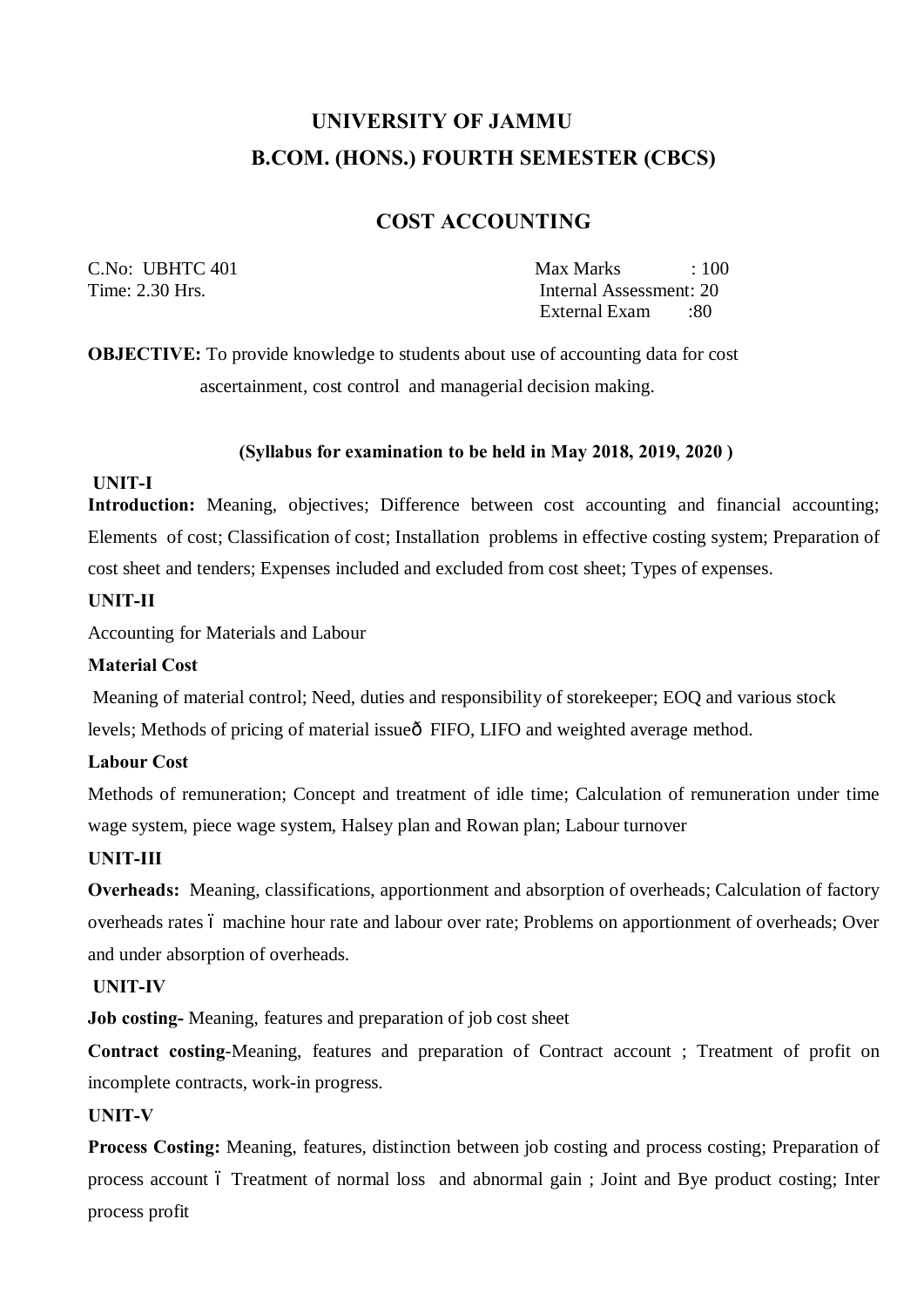#### **REFERENCES**

| Narang, K.L & Jain, S.P.    |                                               | Cost Accounting: Theory and Practice, Kalyani     |
|-----------------------------|-----------------------------------------------|---------------------------------------------------|
|                             |                                               | Publishers, New Delhi.                            |
| Khan & Jain                 |                                               | Cost Accounting, Tata McGraw, New Delhi           |
| Jain , I. C & Nigam, B.M.L  |                                               | Cost Accounting Principles and Practice, Prentice |
|                             |                                               | Hall of India, New Delhi.                         |
|                             |                                               | Cost Accounting, Pub. S. Chand & Co. Ltd, New     |
| V.                          |                                               | Delhi.                                            |
|                             |                                               |                                                   |
|                             |                                               | : Cost Accounting, Sultan Chand & Sons, New       |
|                             |                                               | Delhi                                             |
| Pareek, Govid & Khandelwal, | $\mathbb{R}^n$                                | Cost & Management Accounting,<br><b>RBD</b>       |
| M.C                         |                                               | Professional Publication, Jaipur                  |
| Made, Gowda                 |                                               | Cost Accounting, Himalaya Publishing House,       |
|                             |                                               | New Delhi.                                        |
| Rathnam, P.V.               |                                               | Cost Accounting- Theory, Problems and             |
|                             |                                               | Solutions, Himalaya Publishing House, New         |
|                             |                                               | Delhi                                             |
|                             | Pillai, R.S.N. and Bhgavati,<br>Iyengar, S.P. | $\ddot{\phantom{a}}$<br>$\ddot{\phantom{a}}$      |

### **NOTE FOR PAPER SETTER**

The external examination shall consist of three sections:

**Section A:** Five short questions selecting one from each unit will be set. Each question carries three marks and answer to each question shall be of 70-80 words. All questions are compulsory.

**Section B**: Five medium answer questions, selecting one from each unit will be set. Each question carries 7 marks and answer to each question shall be within 250-300 words. All questions are compulsory.

**Section C:** Five long questions, selecting one from each unit will be set. A candidate has to attempt any two. Each question carries 15 marks and answer to each question shall be within 500-600 words

**This subject contains numerical problems also and therefore, 60% weightage should be given to problems demanding numerical solutions.**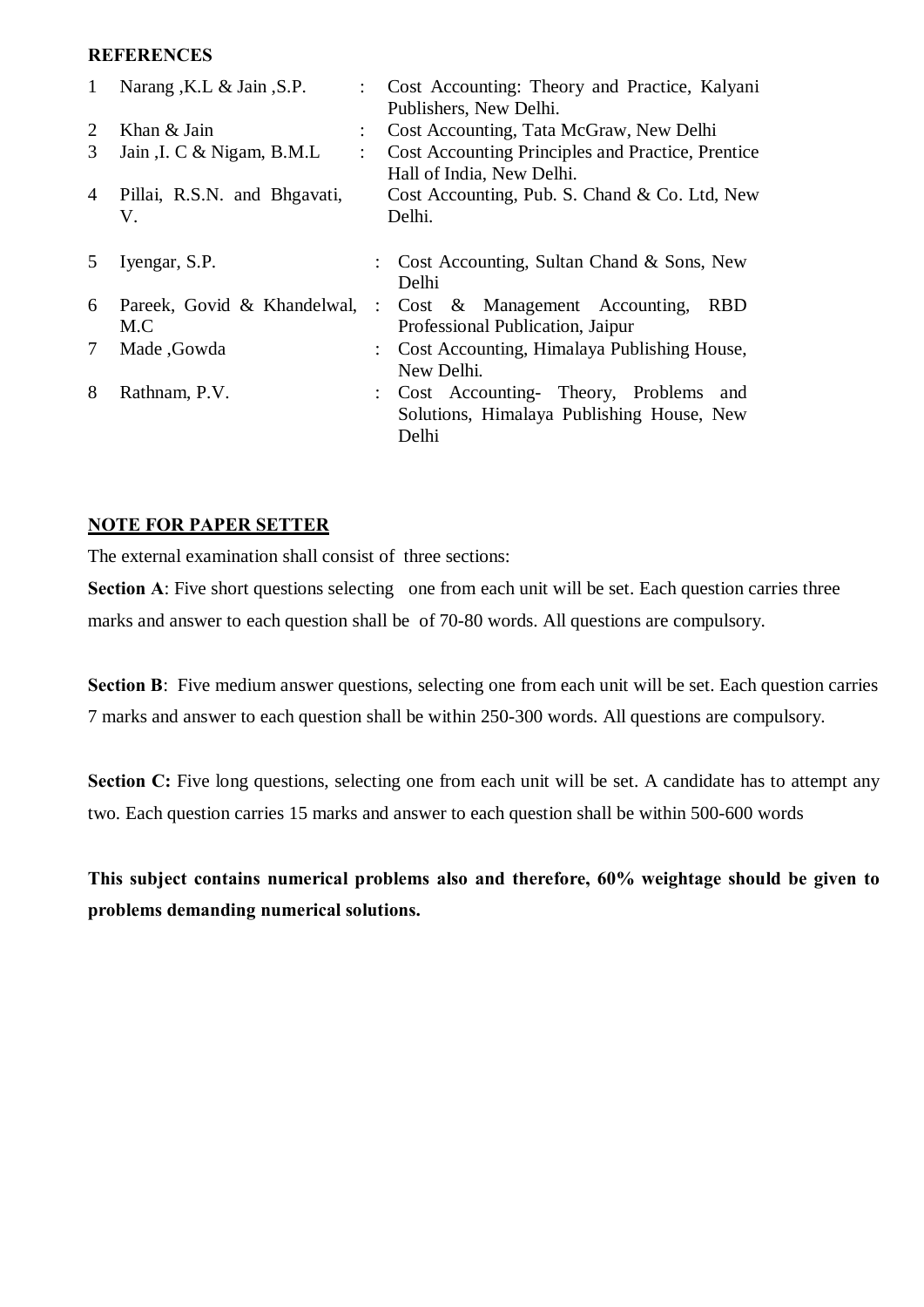# **UNIVERSITY OF JAMMU B.COM. (HONS.) FOURTH SEMESTER (CBCS)**

# **INSURANCE AND RISK MANAGEMENT**

| C.No.: UBHTC 402 | Max. Marks<br>$= 100$      |
|------------------|----------------------------|
| Credit: 6        | Internal Assessment $= 20$ |
| Time: 2.30 Hrs.  | $= 80$<br>External Exam.   |

# **(Syllabus for examination to be held in May 2018, 2019,2020 )**

**OBJECTIVE:** The main objective of this subject is to make the students familiar with risk, insurance, insurance contract and types of insurance

### **UNIT I**

Introduction: Evolution of insurance business, basic nature of insurance; Function of insurance, general principles of insurance contract; Classification of insurance; Hazards-Meaning and types.

### **UNIT II**

Risk Management: Basic concept of business risk; Major type of business risks and process of risk management; Risk analysis and its importance, identification and evaluation of risk ; Risk finance and its techniques.

# **UNIT III**

Life Insurance: Economic and legal principles of Life Insurance; Life insurance Vs General insurance; Life insurance products and classification; Procedures for settlement of life insurance claims; Life insurance death claim.

### **UNIT IV**

Principles of insurance: Principles of indemnity; Proximate cause; Subrogation; Contribution and sharing; Regulatory provision under Insurance Regulatory Development Authority (IRDA), 1999

#### **UNIT V**

Classification of various Non Life Insurance products: Fire insurance, marine insurance, accident insurance and health insurance; Social security and Retirement benefits ;Procedures for settlement for claims.

#### **Text Books**

|   | Panda, Ghansham           |                      | : Principles of Insurance, Kalyani Publishing  |
|---|---------------------------|----------------------|------------------------------------------------|
|   |                           |                      | House, New Delhi                               |
|   | Mittal, Alka & Gupta, S.L |                      | : Principles of Insurance and Risk Management, |
|   |                           |                      | Sultan Chand & Sons, New Delhi                 |
| 3 | Mishra, M.N & Mishra, S.B | $\ddot{\phantom{0}}$ | Insurance Principles and Practice, S. Chand,   |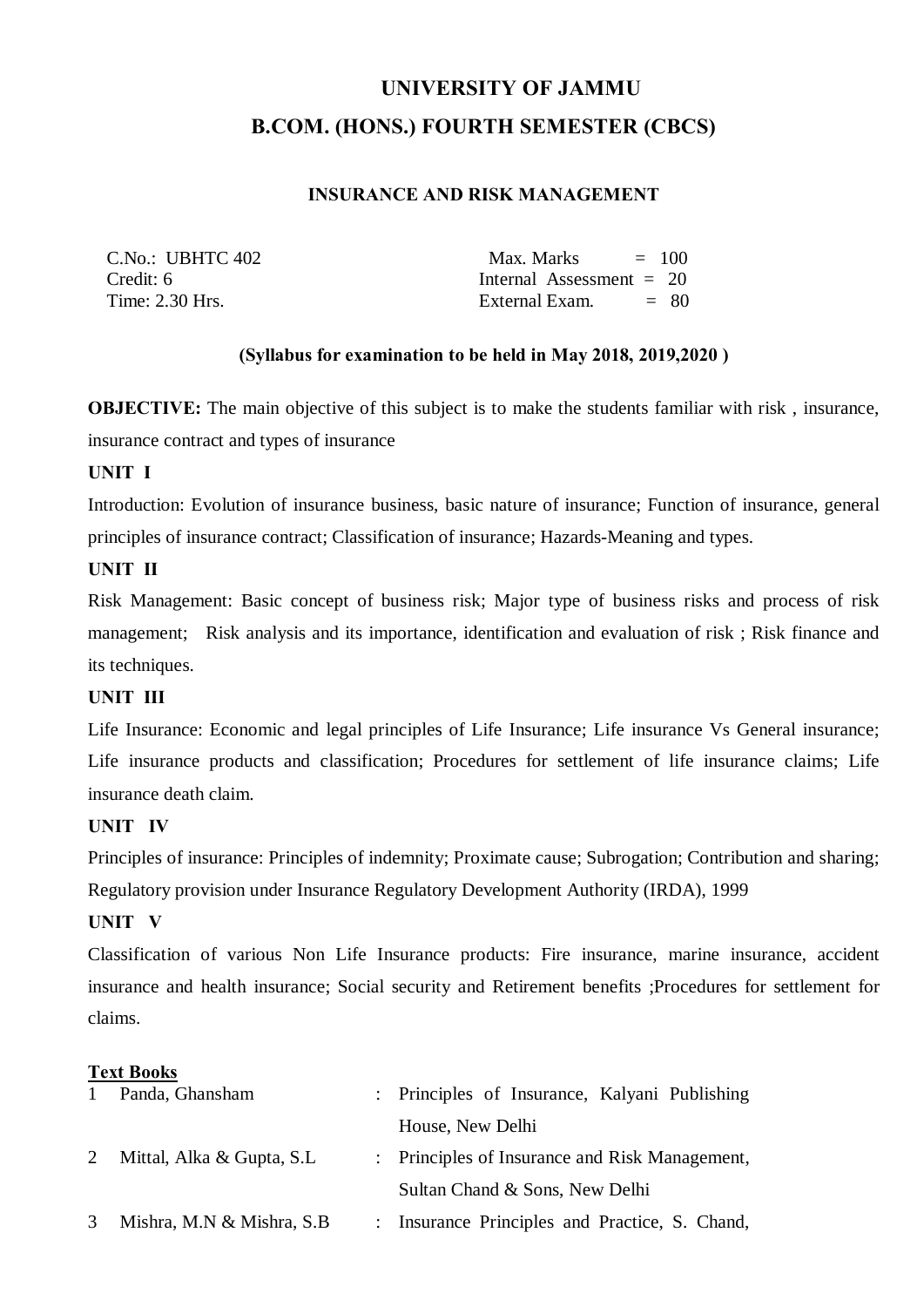| 4 | Gupta, P.K                              | New Delhi<br>: Fundaments of Insurance, Himalaya Pub.,<br>New Delhi |
|---|-----------------------------------------|---------------------------------------------------------------------|
|   | <b>REFERENCES BOOKS</b><br>Periasamy, P | Principles and Practice of Insurance, Himalaya                      |
|   |                                         | Pub., New Delhi                                                     |
|   | Rajeda                                  | : Principles of Risk Management and Insurance,                      |
|   |                                         | Pearson Pub., New Delhi                                             |
|   | Tripathi & Pal                          | Insurance-Theory and Practice, PHI Learning                         |
|   |                                         | Pub., New Delhi                                                     |

# 4 Gupta, R.C & Jain, T.C : Insurance and Risk Management, Alpha Pub., New Delhi

# **NOTE FOR PAPER SETTER**

The external examination shall consist of three sections:

**Section A:** Five short questions selecting one from each unit will be set. Each question carries three marks and answer to each question shall be of 70-80 words. All questions are compulsory.

**Section B**: Five medium answer questions, selecting one from each unit will be set. Each question carries 7 marks and answer to each question shall be within 250-300 words. All questions are compulsory.

**Section C:** Five long questions, selecting one from each unit will be set. A candidate has to attempt any two. Each question carries 15 marks and answer to each question shall be within 500-600 words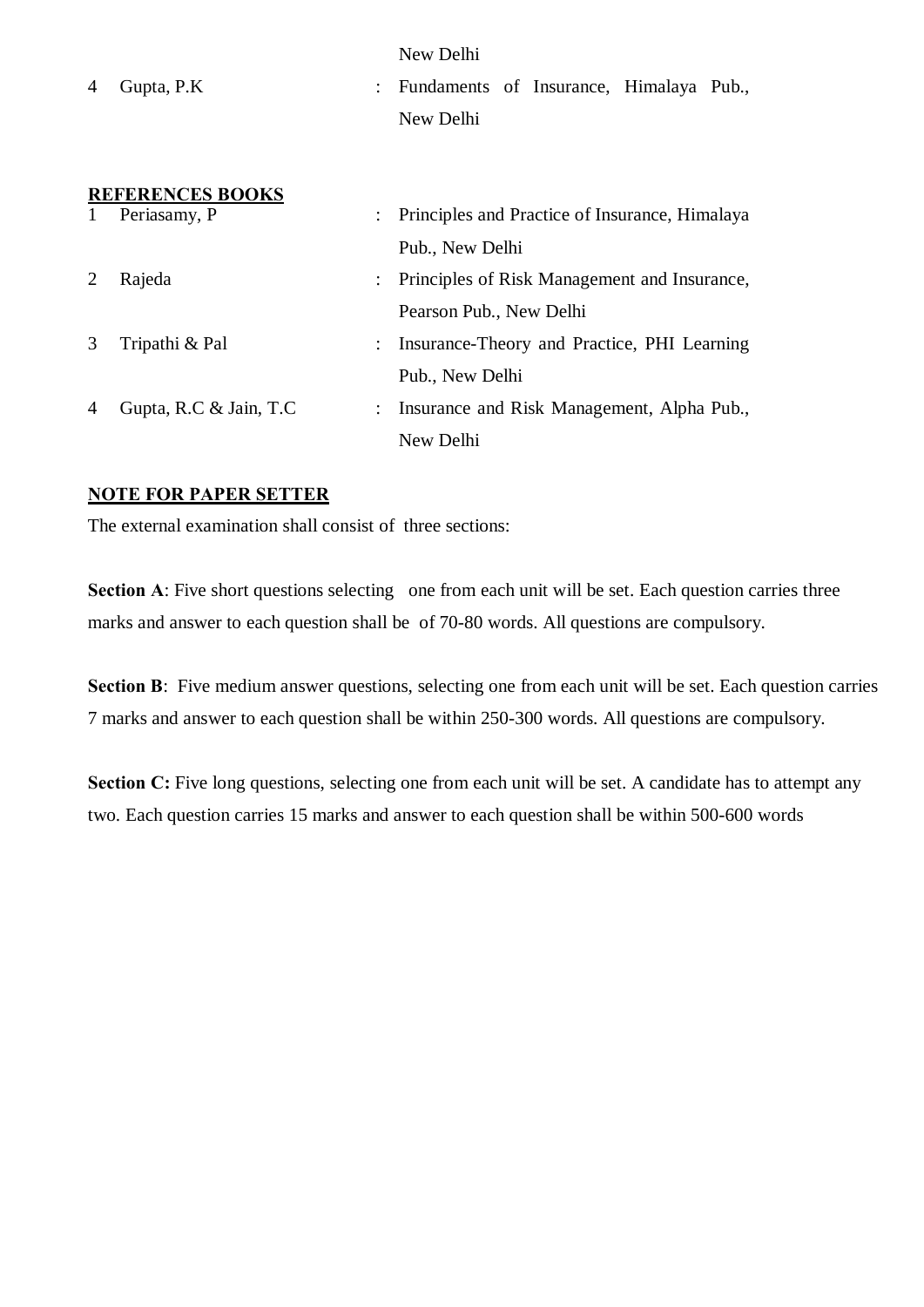# **UNIVERSITY OF JAMMU B.COM. (HONS.) FOURTH SEMESTER (CBCS)**

# **DIRECT TAX LAW - 1**

C.No: UBHTC 403 Max Marks : 100 Credit: 6 Internal Examination: 20 Time: 2.30 Hrs. External Examination : 80

# **(Syllabus for examination to be held in May 2018, 2019, 2020)**

**Objective:** The basic objective of this course is to provide knowledge of basic concepts and practice of income tax to the students.

**UNIT – I: Basic Concepts of Income Tax:** Basic concept-Income, agricultural income, person, assesses and its types, assessment year, previous year, exempted incomes u/s 10; Basis of charge-Residential status and incidence of tax, Set off and carry forward of losses.

# **UNIT – II: Income under the head 'Salaries':**

**Theory:** Meaning and characteristics of salary; Provident funds and its types; Allowances and its types; Perquisites (Perks) and its types; Profits in lieu of salary: Gratuity, Commuted pension and Leave encashment.

**Practical**: Calculation of taxable income under the head Salaries.

# **UNIT – III:Income under the head 'House Property' and 'Capital Gains'**

**Theory**: **House Property:** Types of rental values: ARV, MRV, FRV, ERV, NAV and Standard rent; Deduction u/s 24; Determination of annual value under let-out house and self-occupied house.

**Capital Gains**: Meaning of capital assets and its types, short term capital gain, long term capital gain, indexing of cost of acquisition and improvement, net consideration

**Practical:** Computation of `Income from house propertyg Computation of LTCG and STCG (excluding exemptions).

# **UNIT – IV**

# **Income under the head 'Business and Profession'**

**Theory:** Meaning of business and profession; General principles governing assessment of business income, Various systems of accounting, Expenses expressly allowed to be deducted, Inadmissible expenses; Professional receipts and professional payments.

**Practical:** Computation of income under the head `Business and Professiona'.

 $\mathbf{I} \mathbf{I} \mathbf{N} \mathbf{I} \mathbf{T} - \mathbf{V}$ 

# **Income under the head 'Other Sources'**

**Theory:** General and specific incomes; Grossing up of income; Interest on securities, Various types of securities; Concept of casual income; Aggregation of income.

**Practical:** Computation of income under the head -Other sources  $\&$  Calculation of gross total income.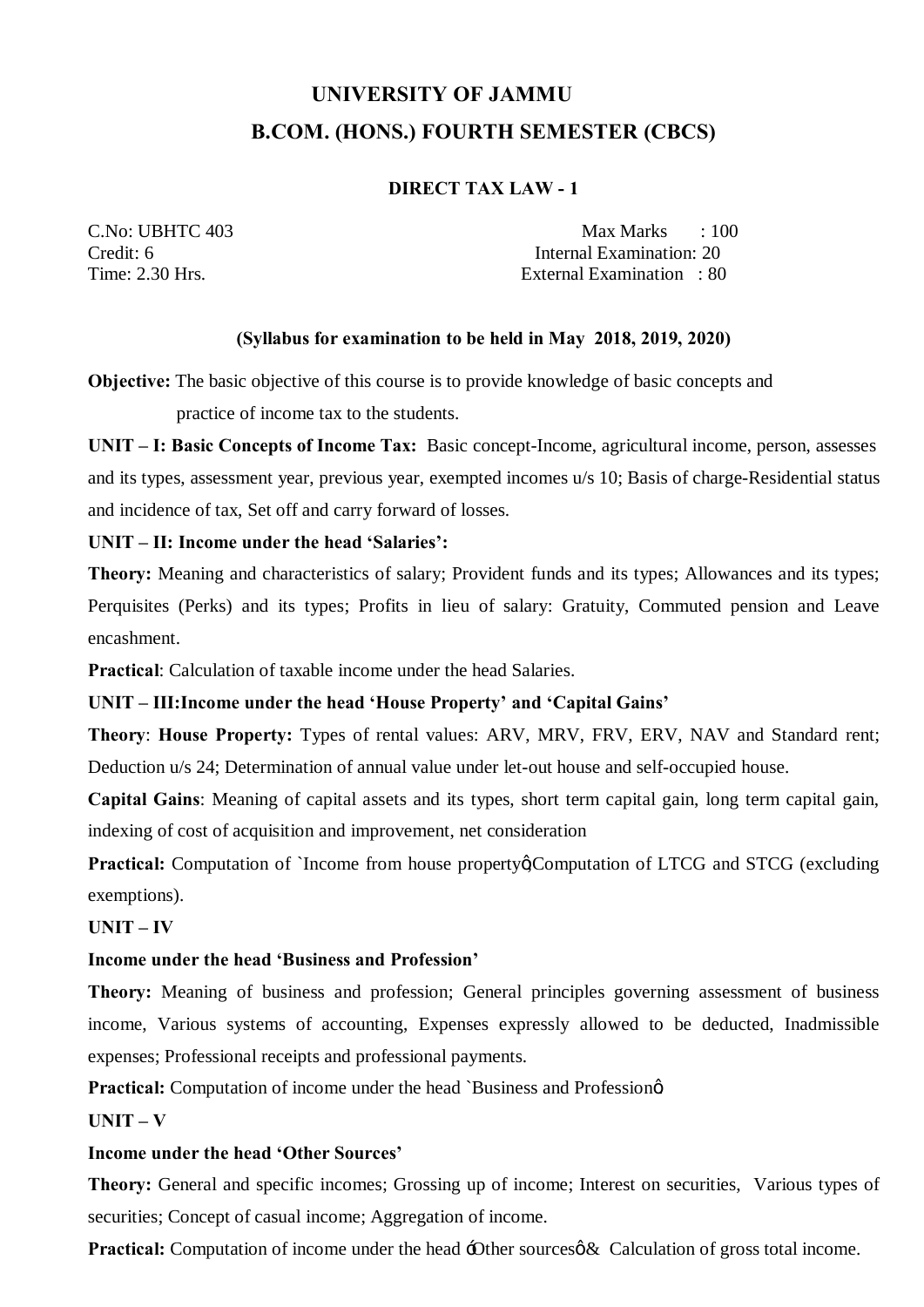#### **TEXT BOOKS**

| $\mathbf{1}$ | Gaur and Narang               | Income Law and Practice, Kalyani Pub; New         |
|--------------|-------------------------------|---------------------------------------------------|
|              |                               | Delhi.                                            |
| 2            | Singhania, V.K & Singhania,   | Students Guide to Income Tax, Taxman Pub.,        |
|              | M.                            | New Delhi                                         |
| 3            | Ahuja, Garish and Gupta, Ravi | Systematic Approach to Income Tax, Bharat         |
|              |                               | Law House, New Delhi.                             |
|              | <b>REFERENCE BOOKS</b>        |                                                   |
|              | Tuli, Arvind & Chadha Neeru   | Income Tax and Wealth Tax, Kalyani Pub., New      |
|              |                               | Delhi                                             |
| 2            | Chandra, Goyal, Shukla        | Income Lax and Practice, Pragati Prakashan, Delhi |
| 3            | Pagare, Dinkar                | : Law and Practice of Income Tax, Sultan Chand,   |
|              |                               | New Delhi                                         |

### **NOTE FOR PAPER SETTER**

The external examination shall consist of three sections:

**Section A:** Five short questions selecting one from each unit will be set. Each question carries three marks and answer to each question shall be of 70-80 words. All questions are compulsory.

**Section B**: Five medium answer questions, selecting one from each unit will be set. Each question carries 7 marks and answer to each question shall be within 250-300 words. All questions are compulsory.

**Section C:** Five long questions, selecting one from each unit will be set. A candidate has to attempt any two. Each question carries 15 marks and answer to each question shall be within 500-600 words.

# *60% weightage should be given to problems demanding numerical solutions*

# **Latest editions of all books on the subject are also recommended**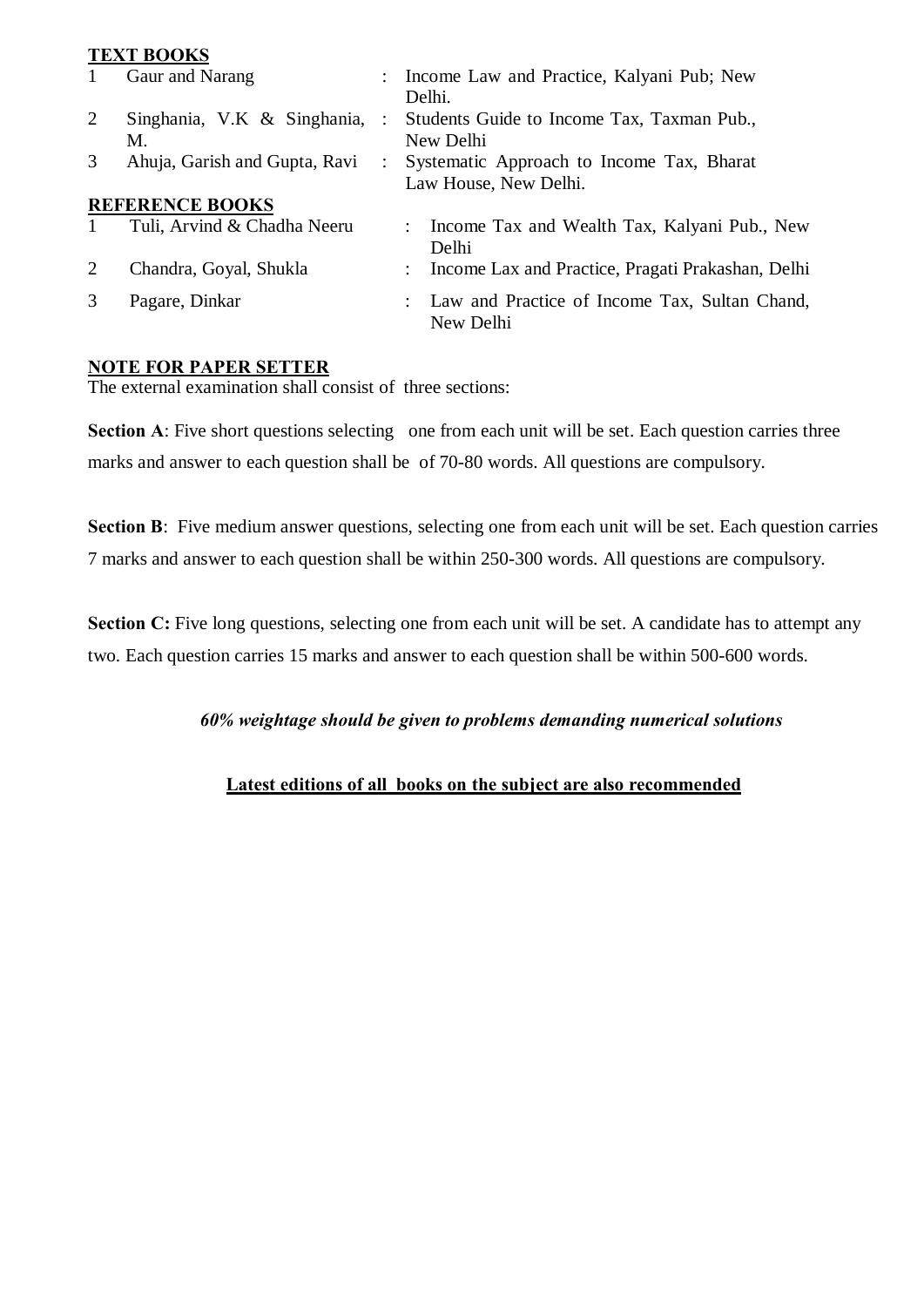# **UNIVERSITY OF JAMMU B.COM. (HONS.) FOURTH SEMESTER (CBCS)**

# **STOCK MARKET OPERATIONS**

# **( Skill Enhancement)**

C.No: UBHTS 404 Max Marks :100 Credit: 4 Internal Examination : 20<br>
Time : 2.30 Hrs. External Examination : 20<br>
External Examination : 80 External Examination :80

#### **(Syllabus for examination to be held in May 2018, 2019, 2020)**

**OBJECTIVE:** This course aim at giving a comprehensive understanding of stock market operations in terms of structure, trading and settlement procedures, instruments, processes and related components as also emerging challenges in the area.

**UNIT I**: History of stock exchanges; Regulation of stock exchanges; Securities and Contract Regulation Rules, 1957; SEBI Act ó Recent amendments.

**UNIT II:** Securities Exchange; Structured markets; Investors interests; SEBI guidelines; National and stock exchange; NSE operations; Central depository system; Listing of securities.

**UNIT III**: Listing on the stock exchange: Introduction; listing requirements- eligibility, NRI investment, Capital market open to foreign funds; Listing agreement.

**UNIT IV:** Stock market operations and functions; Specified groups- customer to orders trading ringblock book- contract note- settlement in specified list; J.S. Varma committee recommendations; Dhanuka committee report.

**UNIT V:** Trading in the stock market- trading and settlement; Speculative traders vs. genuine investors; Types of speculators; Brokers charges ódelivery/payment; Settlement procedure; National trade comparison and reporting system; Emerging role of stock exchanges.

#### **BOOKS RECOMMENDED**

- 1. Bhole, L. M., Financial Institutions and Markets, Tata McGraw Hill Company Ltd., New Delhi
- 2. Bhole, L. M. (2000), Indian Financial System, Chugh Publications, Allahabad.
- 3. Edminster, R. O, Financial Institutions, Markets and Management, McGraw Hill, New York.
- 4. Goldsmith, R. W., Financial Structure and Development, Yale, London.
- 5. Hanson, J. A. and S. Kathuria (Eds.), India, A Financial Sector for The Twenty-first
- 6. Century, Oxford University Press, New Delhi.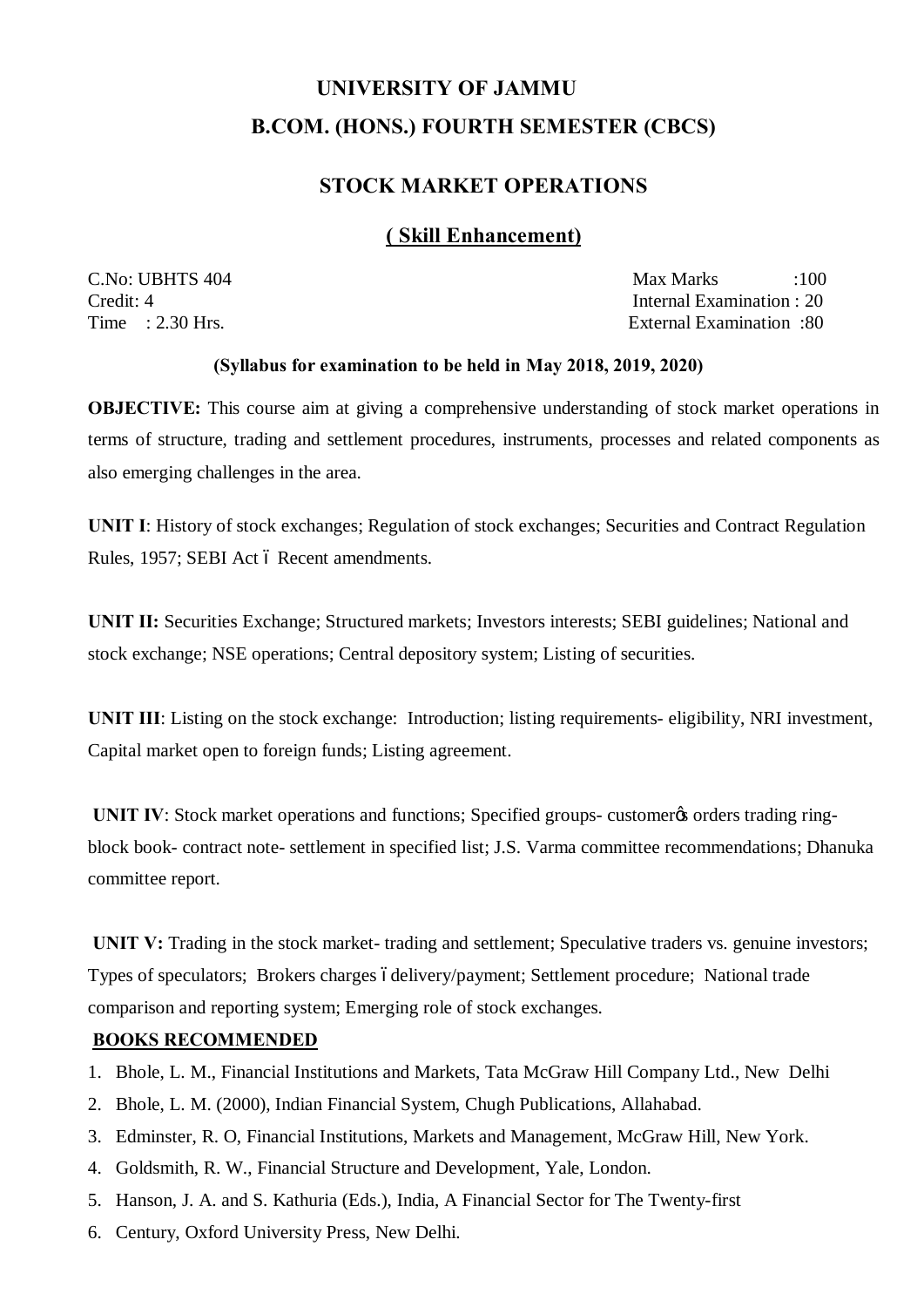- 7. Johnson, H. J. (1993), Financial Institutions and Markets, McGraw Hill, New York.
- 8. Khan, M. Y. (1996), Indian Financial System, Tata McGraw Hill, New Delhi.

### **SUGGESTED READINGS**

- 1. Punithavathy Pandian, Security Analysis and Portfolio Management, Vikas Publishing House Pvt. Ltd.
- 2. V. A. Avadhani, Investment and Securities Market in India, Himalaya Publishing House.
- 3. Prasanna Chandra, Security Analysis and Portfolio Management, Tata McGraw-Hill.
- 4. Sanjeev Agarwal, A Guide to Indian Capital Market, Bharat Publishers
- 5. Ravi Puliani and Mahesh Puliani, Manual of SEBI, Bharat publication.

#### **NOTE FOR PAPER SETTER**

The external examination shall consist of three sections:

**Section A:** Five short questions selecting one from each unit will be set. Each question carries three marks and answer to each question shall be of 70-80 words. All questions are compulsory.

**Section B:** Five medium answer questions, selecting one from each unit will be set. Each question carries 7 marks and answer to each question shall be within 250-300 words. All questions are compulsory.

**Section C:** Five long questions, selecting one from each unit will be set. A candidate has to attempt any two. Each question carries 15 marks and answer to each question shall be within 500-600 words.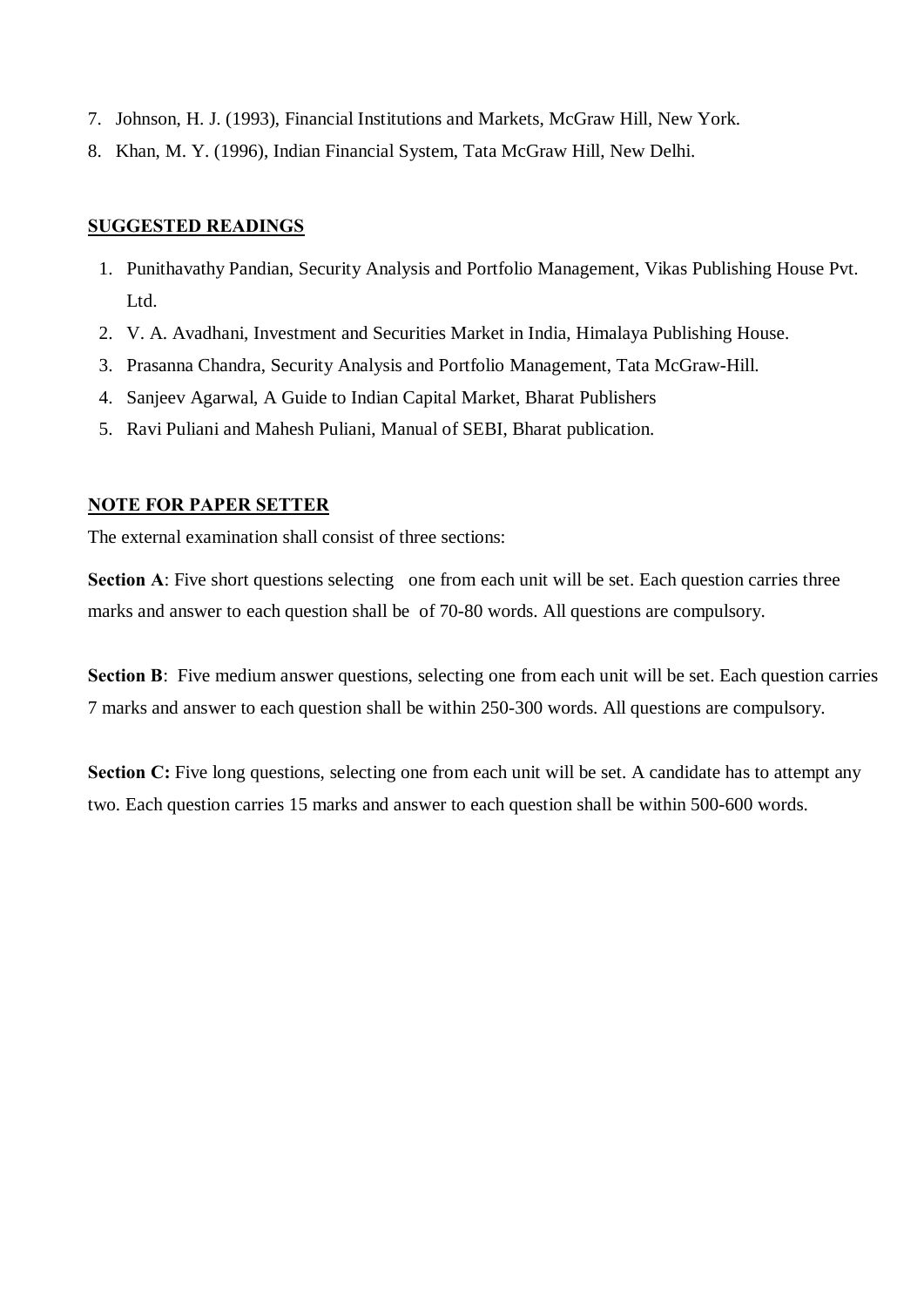# **UNIVERSITY OF JAMMU B.COM. (HONS.) FOURTH SEMESTER (CBCS) RETAIL MANAGEMENT**

# **(Skill Enhancement)**

C.No: UBHTS 405 Max Marks : 100 Credit: 4 Internal Examination: 20 Time: 2.30 Hrs. External Examination :80

### **(Syllabus for examination to be held in May 2018, 2019, 2020)**

**OBJECTIVE:** The objective of this course is to provide basic knowledge of concepts, principles,

tools and techniques of retail marketing.

### **UNIT- I**

Retail management: Meaning, definition, features; Main drivers of retailing in India; Theories of retail change: Environmental, cyclical and conflict theories; Functional activities of retailing; Changing scenario of retail; Retail management: Steps involved in retail management.

# **UNIT- II**

Classification of retailers: Kinds of retail institutions and their relative advantages and disadvantages (sole proprietorship, partnership, joint venture, limited liability companies, independent chains, franchises, departmental, speciality and discount stores).

# **UNIT III**

Consumer buying behaviour, buying process, Engel-Kollat-Blackwell (EKB) model and Shethøs model of consumer behaviour; Retail market segmentation: Meaning, benefits; Strategies for penetration of new markets, Growth strategies, Retail value chain.

# **UNIT- IV**

Market targeting, retail locations, store planning: Design and layout; Process for selection of location, factors deciding store design, space mix, store layout, budgeting for merchandise; Relationship marketing strategies, CRM, Retail marketing mix, Retail communication mix, POP displays.

# **UNIT V**

Retail channels, store channels, catalogue channels, electronic channels, universal product code; Point of sale terminals; Radio frequency identification (RFID); Self check out system; E-tailing, Challenges faced by the retail sector.

# **TEXT BOOKS**

1 Michael, Levy and Barton, A. : Retail Management 4<sup>th</sup> Edition, Publisher,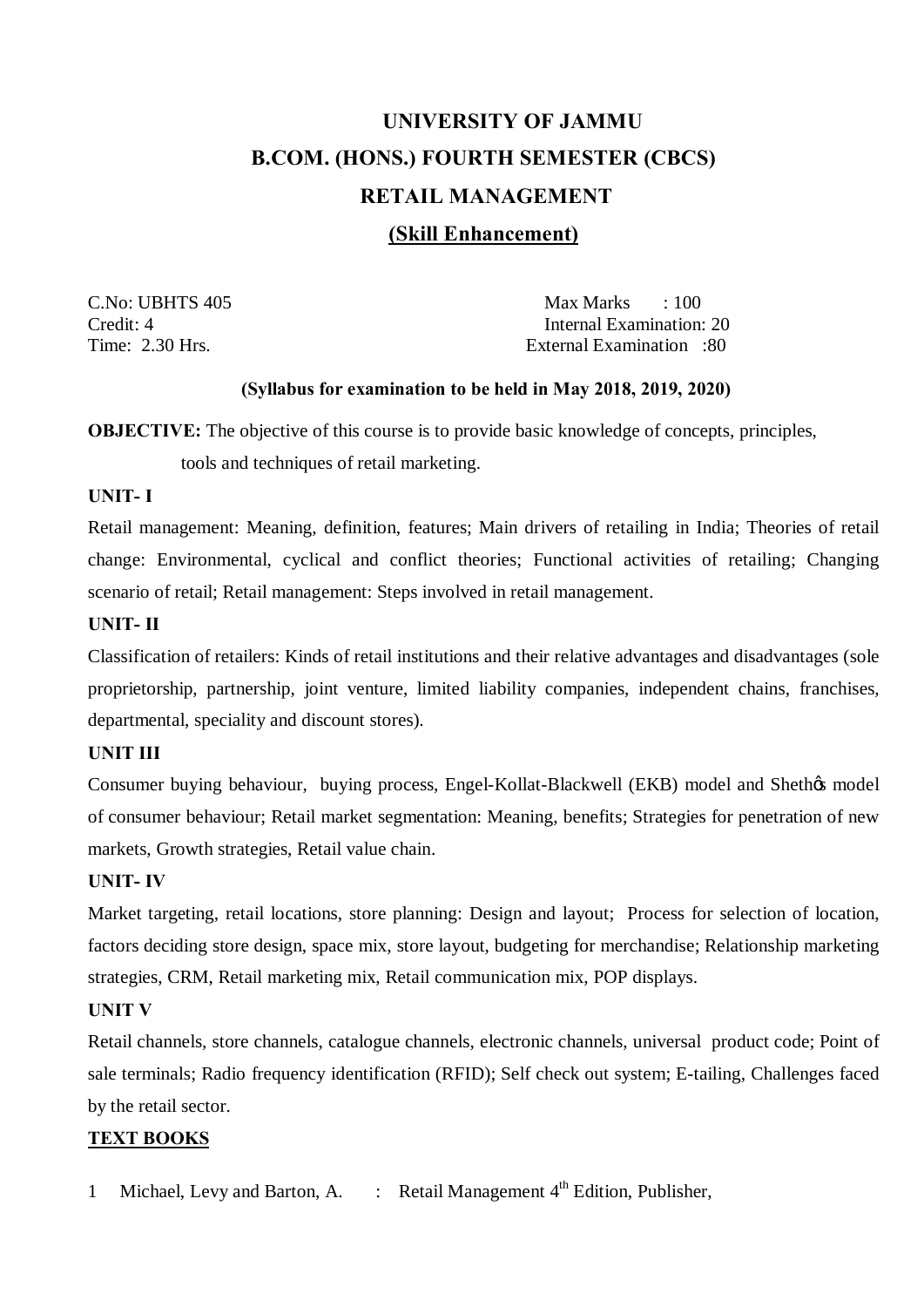|   | Weitz                | McGraw Hill Irwin                                                       |
|---|----------------------|-------------------------------------------------------------------------|
| 2 | Nair, Suja R         | : Retail Management, Himalaya Publishing                                |
|   |                      | House Pvt. Ltd., New Delhi                                              |
| 3 | Singh, Surjit        | : Retail Management-A Global Perspective, S.                            |
|   |                      | Chand Publication, New Delhi.                                           |
| 4 | Gupta, S.L.          | : An Indian Perspective Text $\&$ Cases,                                |
|   |                      | Publisher Wisdom Publication, Delhi.                                    |
| 5 | Shikh, Arif          | : Retail Management, Himalaya Publishing                                |
|   |                      | House Pvt. Ltd., New Delhi                                              |
|   | Singh, Kuldeep<br>6. | : Retail Management in New Dimensions Global Vision Publishing<br>House |

# **NOTE FOR PAPER SETTER**

The external examination shall consist of three sections:

**Section A:** Five short questions selecting one from each unit will be set. Each question carries three marks and answer to each question shall be of 70-80 words. All questions are compulsory.

Section B: Five medium answer questions, selecting one from each unit will be set. Each question carries 7 marks and answer to each question shall be within 250-300 words. All questions are compulsory.

**Section C:** Five long questions, selecting one from each unit will be set. A candidate has to attempt any two. Each question carries 15 marks and answer to each question shall be within 500-600 words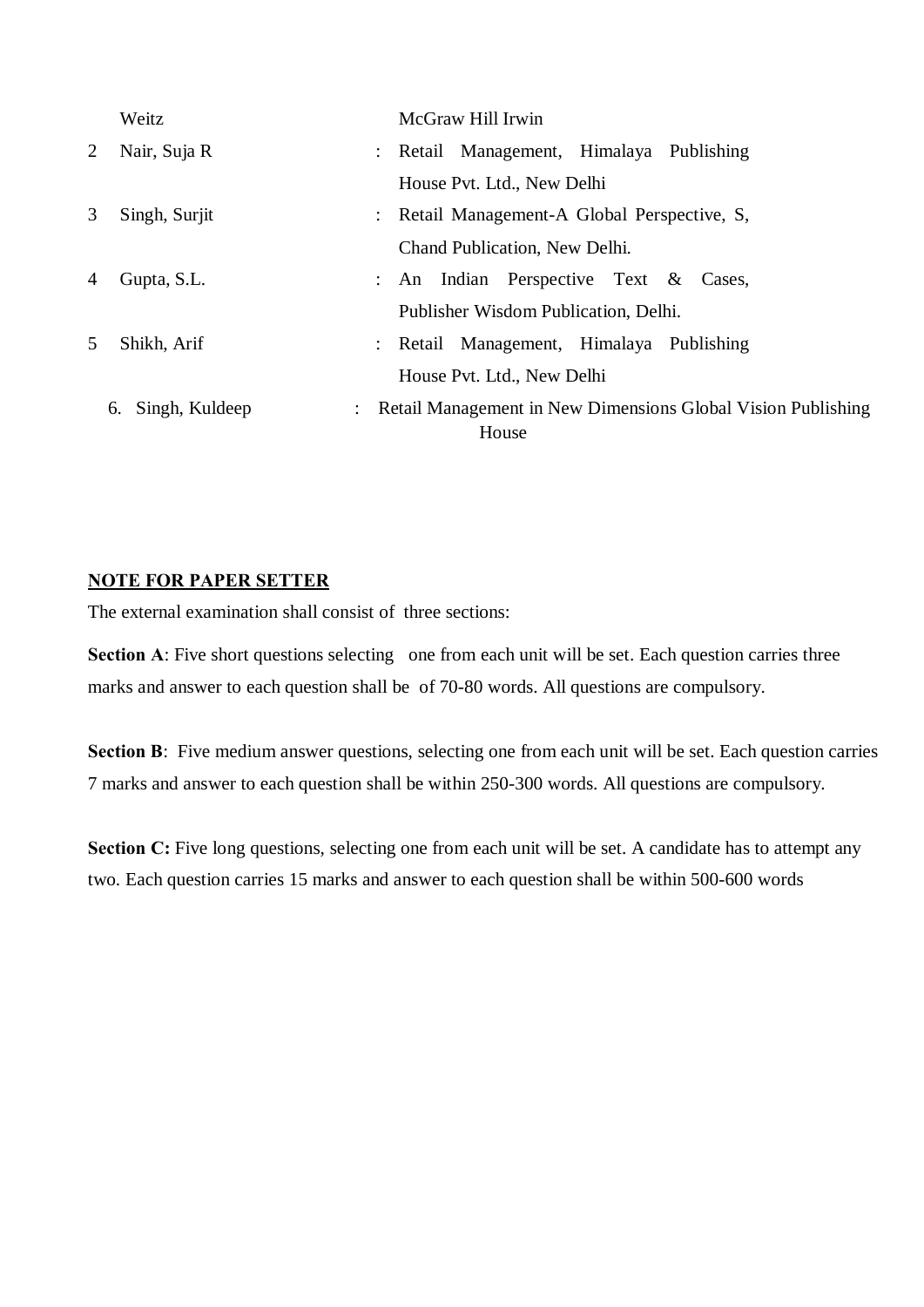# **UNIVERSITY OF JAMMU B.COM. (HONS.) FOURTH SEMESTER (CBCS) CORPORATE LAW**

# **(Generic Elective)**

 $C.NO: UBHTGE 406$  Max Marks  $= 100$ 

 $C_{\text{redit}}$ : 6 Internal assessment = 20 Time: 3 Hrs. **External exam.** = 80

### **(Syllabus for examination to be held in May 2018, 2019, 2019)**

**OBJECTIVE:** The basic objective of this course is to provide the knowledge of concepts of corporate laws to the students.

# **UNIT-I: INTRODUCTION TO CORPORATE LAW**

Meaning and features of a company**;** Stages in formation of company; Types of companies; Difference between private and public company, Conversion of private company into public company, special privileges of a private company; Salient features of Companies Act-2013.

### **UNIT-II: DOCUMENTS**

Memorandum of Association: Meaning, contents and procedure for alteration of memorandum of association; Doctrine of Ultra Vires, Constructive notice, Alter Ego; Articles of association: Meaning, contents and its alteration; Doctrine of indoor management; Prospectus :Meaning and contents.

# **UNIT-III: APPOINTMENT OF DIRECTORS & MANAGING DIRECTOR**

Appointment of directors; Qualifications, powers, duties and liabilities of directors; Removal of directors; Legal provisions relating to remuneration; Appointment of managing director ; Functions of company secretary.

#### **UNIT-IV: MEETINGS & WINDING UP OF A COMPANY**

Meaning, essentials of a valid meeting; Legal provision pertaining to statutory meeting, annual general meeting and extra ordinary general meeting; ;Postal Ballot, E-Voting; Resolution: Meaning, legal provision pertaining to ordinary, special and resolution requiring special notice; Registration of resolution and agreements

# **UNIT V: WINDING UP OF A COMPANY**

Modes of winding up- Winding up by the court, grounds on which a company may be wound up by the court, who may file petition for winding up, jurisdiction of court for entertaining winding up petition; Voluntary winding up; Kinds of voluntary winding up ; Creditorsø voluntary winding up; Distinction between Membersø and Creditorsø voluntary winding up; Powers of the court to intervene in voluntary winding up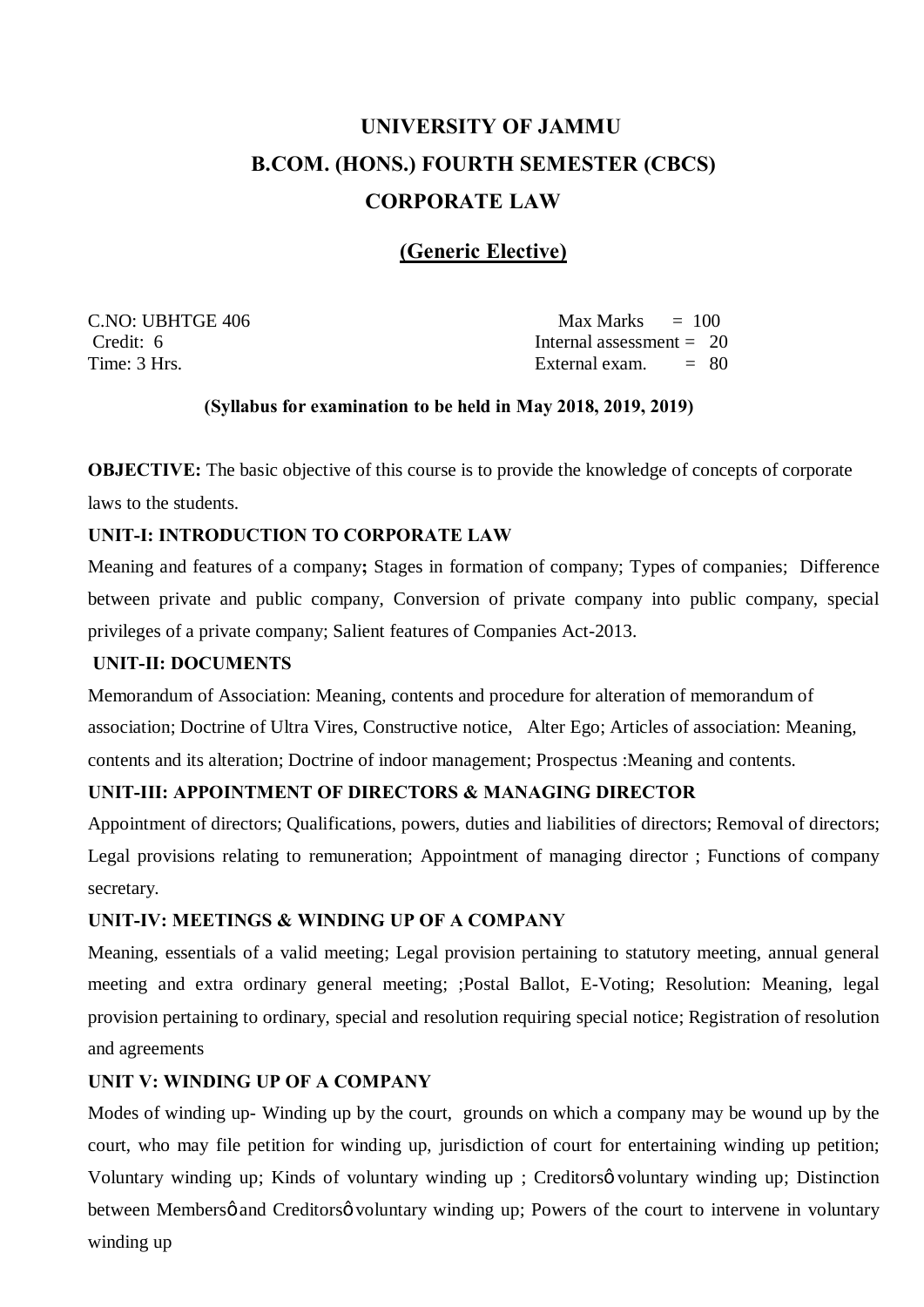#### **BOOKS RECOMMENDED**

| $\mathbf{1}$   | Chawla and Garg | : Company Law, Kalyani Publisher, New Delhi |
|----------------|-----------------|---------------------------------------------|
| 2              | Kapoor , N.D.   | : Elements of Mercantile Law, Sultan Chand  |
|                |                 | Publications.                               |
| 3              | Gogna, P.P.S    | : A Text Book of Company Law, Sultan Chand  |
|                |                 | Publications                                |
| $\overline{4}$ | Singh, Harpal   | : Indian Company Law, Galgotia Publishing   |
|                |                 | Company                                     |
| 5              | Kapoor , N.D.   | : A Book of Company Law, Sultan Chand       |
|                |                 | Publications                                |
| 6              | Bagrial, A.K.   | : Company Law, Vikas Publishing House, New  |
|                |                 | Delhi                                       |

# **NOTE FOR PAPER SETTER**

The external examination shall consist of three sections:

**Section A:** Five short questions selecting one from each unit will be set. Each question carries three marks and answer to each question shall be of 70-80 words. All questions are compulsory.

Section B: Five medium answer questions, selecting one from each unit will be set. Each question carries 7 marks and answer to each question shall be within 250-300 words. All questions are compulsory.

**Section C:** Five long questions, selecting one from each unit will be set. A candidate has to attempt any two. Each question carries 15 marks and answer to each question shall be within 500-600 words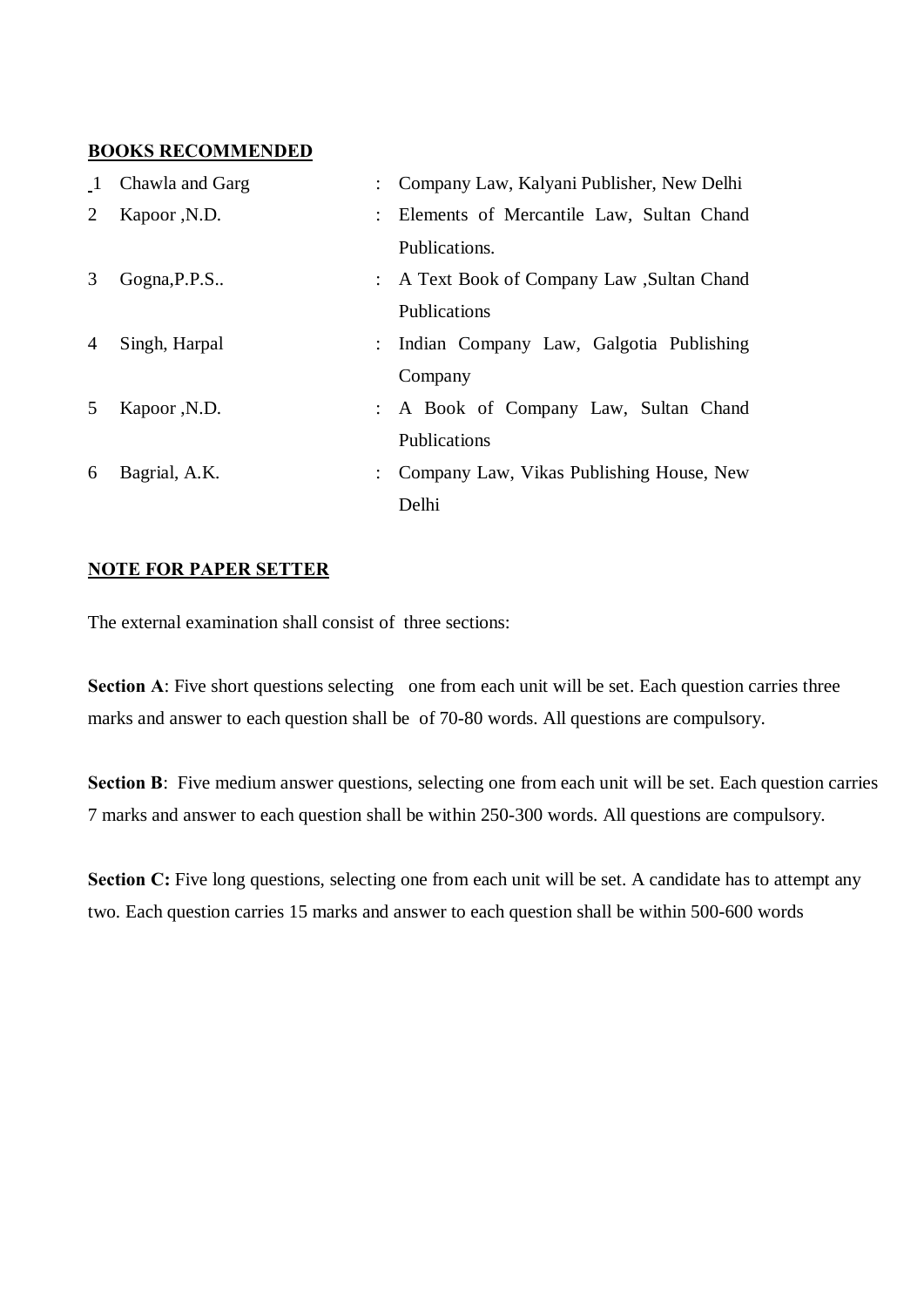# **UNIVERSITY OF JAMMU B.COM. (HONS.) FOURTH SEMESTER (CBCS)**

# **INDIAN ECONOMY**

# **(Generic Elective)**

C. No. UBHTGE  $407$  Max Marks  $=100$ Credit: 6 Internal Assessment = 20 Time: 2.30 Hrs. **External Exam.** =80

#### **(Syllabus for examination to be held in May 2019, 2020, 2021)**

**OBJECTIVES:** To familiarize the students with basic issues of economic development and different facets of development.

### **UNIT 1: BASIC ISSUES IN ECONOMIC DEVELOPMENT**

Concept and measures of economic development and underdevelopment, features of Indian economy, Population growth and its impact on Indian economy, Role of human resource in economic development.

### **UNIT-II: POLICY REGIMES**

Economic reforms since 1991, Privatization and globalization and its impact on Indian economy since 1991;Changes in policy perspectives on the role of industrial framework after 1991; Black money and its eradication; Demonetization and its impact on Indian economy .

# **UNIT-III: NATIONAL INCOME IN INDIA**

Concept of NI,NNP ,GDP; National income estimates during post independence period; Rate of growth of national income in India; Causes of slow growth of national income in India; Suggestions to raise the level and growth rate of national income in India.

### **UNIT-IV: CAPITAL FORMATION AND ECONOMIC DEVELOPMENT IN INDIA**

Meaning of capital formation, significance of capital formation in economic development in India; Process of capital formation in India; Causes of low rate of capital formation in India and measures of increase the rate of capital formation in India.

# **UNIT-V: RURAL DEVELOPMENT PROGRAMMES AND NEW INITIATIVES**

Rural development programmes presently being implemented in India: MNREGA, Pradhan Mantri Gram Sadak Yojana, Swarn Jayanti Gram Swarojgar Yojana, Make in India concept, Skill development initiatives, Digital India.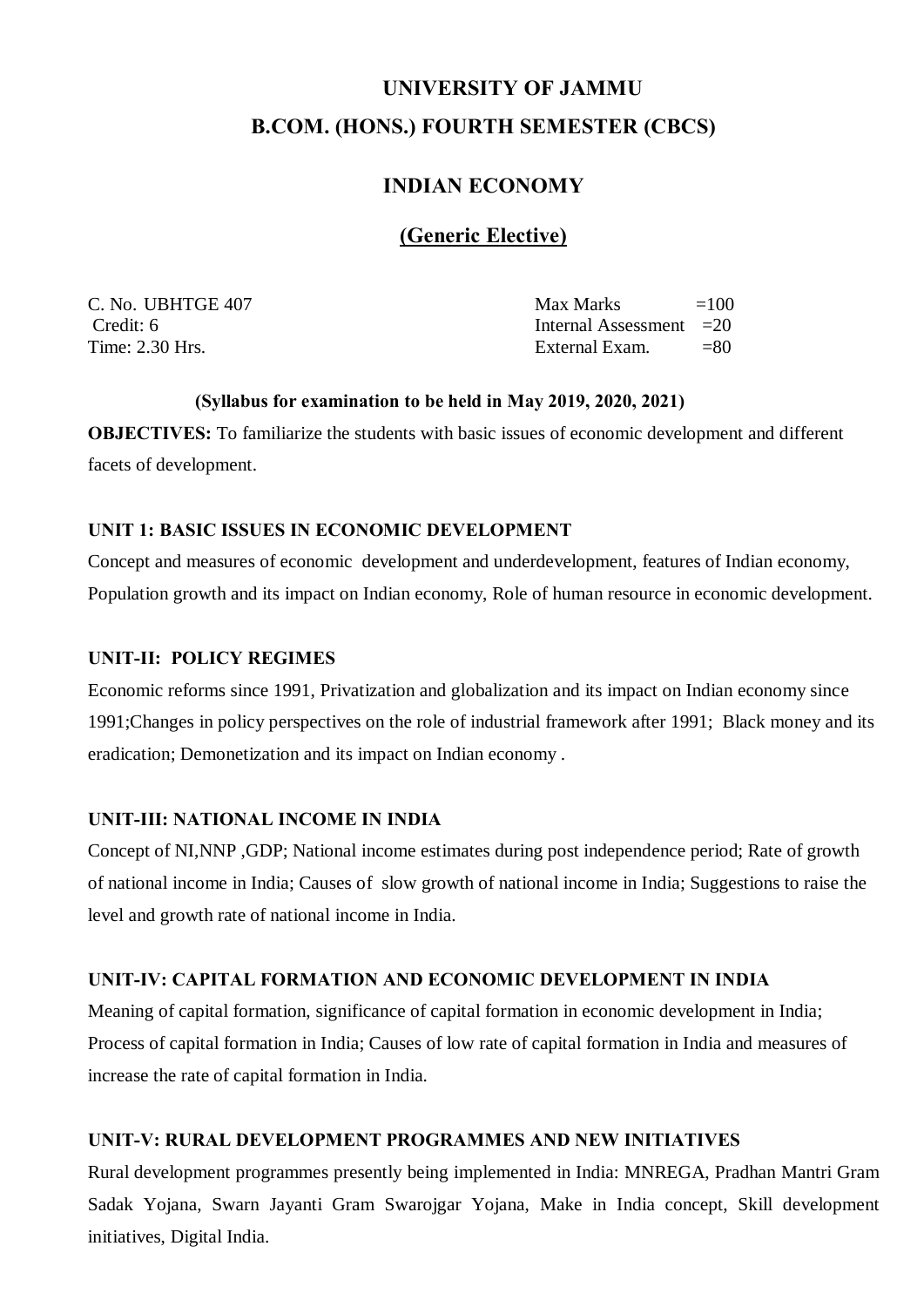# **TEXT BOOKS**

- 1. Mishra and Puri, Indian Economy, Himalaya Publishing House.
- 2. IC Dhingra, Indian Economics, Sultan Chand and sons.
- 3. Gourav Dutt and KPM Sundarum, Indian Economy, S. Chand and company.
- 4. Bhagwati,j. and Desai, p. India: Planning for industrialization, OUP,CH 2.
- 5. Dhar, P K Indian Economy ,Kalyani Publishers.

# **NOTE FOR PAPER SETTER**

The external examination shall consist of three sections:

**Section A:** Five short questions selecting one from each unit will be set. Each question carries three marks and answer to each question shall be of 70-80 words. All questions are compulsory.

**Section B**: Five medium answer questions, selecting one from each unit will be set. Each question carries 7 marks and answer to each question shall be within 250-300 words. All questions are compulsory.

**Section C:** Five long questions, selecting one from each unit will be set. A candidate has to attempt any two. Each question carries 15 marks and answer to each question shall be within 500-600 words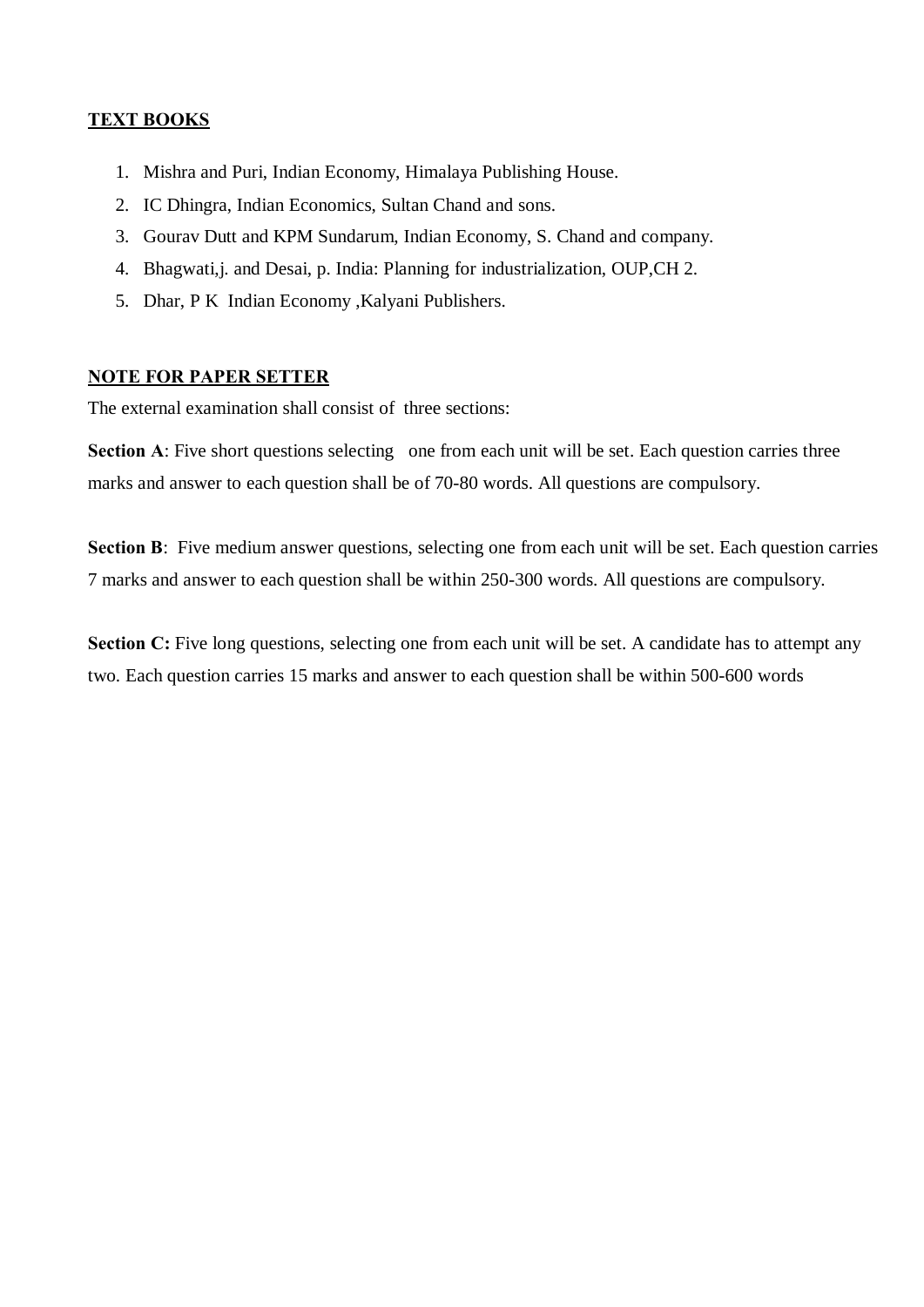# **UNIVERSITY OF JAMMU B.COM. (HONS.) FOURTH SEMESTER (CBCS)**

# **PROJECT MANAGEMENT (Generic Elective)**

 $C. N: UBHTGE 408$  Max Marks  $=100$ Credit: 6 Internal Assessment = 20 Time:  $2.30$  Hrs.  $= 80$ 

# **(Syllabus for examination to be held in May 2018, 2019,2020)**

**OBJECTIVE:** To enable the student to evolve a suitable framework for the preparation, appraisal, monitoring and control and hedge risk of industrial project.

### **UNIT 1**

Introduction, concept of project, meaning and nature of project management; Basic phases of project management; Relevance of social cost benefit analysis; Identification of investment opportunities; Prefeasibility studies.

# **UNIT II**

Project preparation - Technical feasibility, estimation of costs, demand analysis and commercial viability, risk analysis, collaboration arrangements; Financial planning; Estimation of fund requirements, sources of funds, Loan syndication for the projects; Tax considerations in project preparation and the legal aspects.

# **UNIT III**

Project appraisal, business criterion of growth, liquidity and profitability, social cost benefit analysis in public and private sectors, investment criterion and choice of techniques; Estimation of shadow prices and social discount rate.

#### **UNIT-IV**

Project finance -Source of development finance, institutional finance to entrepreneurs, working capital management, incentives, subsidies.

#### **UNIT V**

Project management monitoring and control; SWOT analysis; Cost and time management issues in project planning and management; Post óevaluation

# **TEXT BOOKS**

1 Prasanna Chandra : Projects ó Planning, Analysis, Selection, Implementation & Review